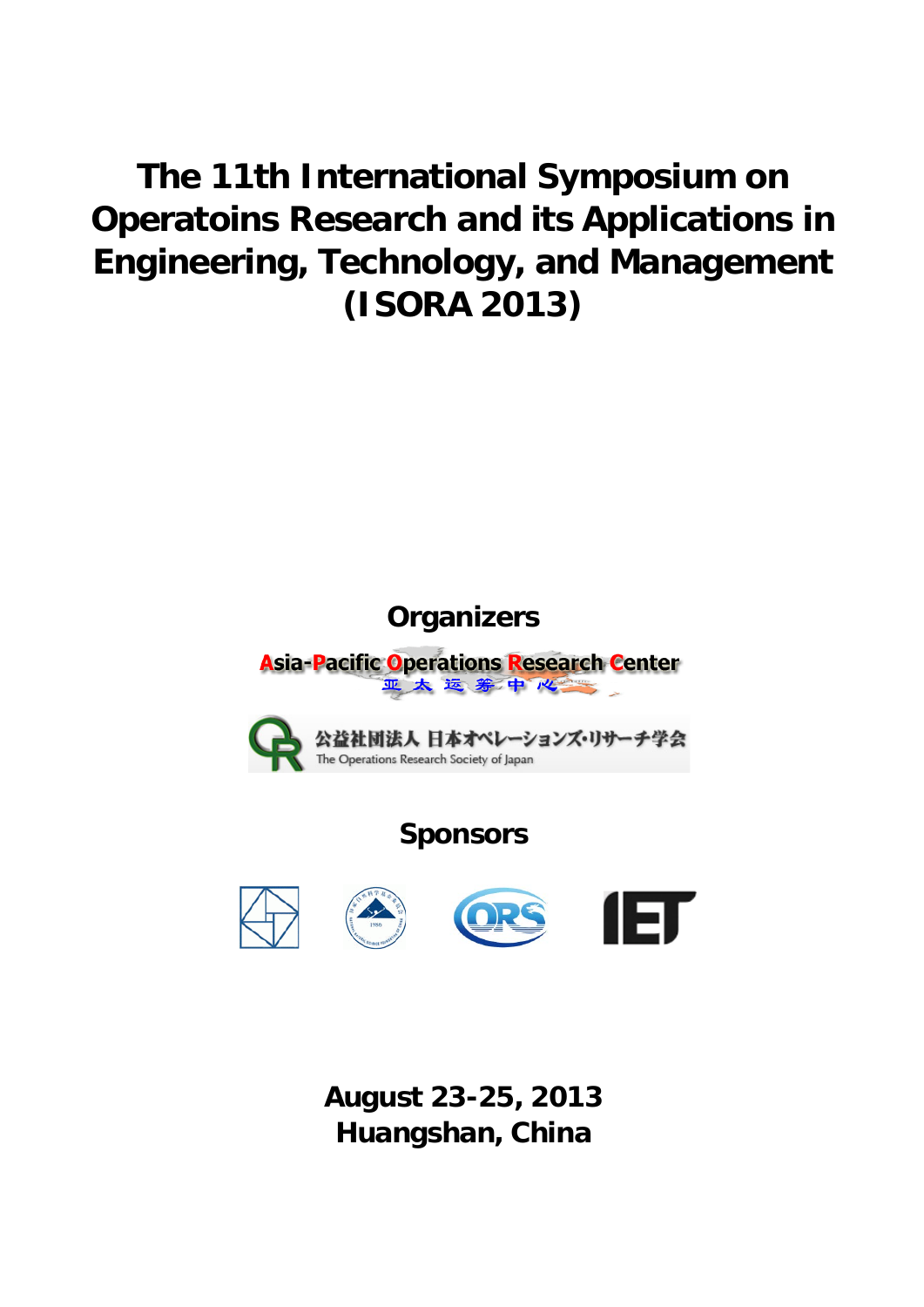# Schedule & Locations

| <b>Date</b>      | <b>Time</b> | Conference Room Lianjing 练江厅                                               | Conference Room Shuaishui 率水厅           |
|------------------|-------------|----------------------------------------------------------------------------|-----------------------------------------|
| <b>August 22</b> | 15:00-23:00 | Registration (hotel lobby)                                                 |                                         |
| Thursday         | 18:00-19:00 | Supper                                                                     |                                         |
|                  | 08:00-08:30 | <b>Registration (hotel lobby)</b>                                          |                                         |
|                  | 08:30-08:50 | <b>Opening Session</b>                                                     |                                         |
|                  | 08:50-10:20 | <b>Plenary Session P1</b>                                                  |                                         |
|                  | 10:20-10:50 | Coffee break                                                               |                                         |
| <b>August 23</b> | 10:50-12:20 | <b>Plenary Session P2</b>                                                  |                                         |
| Friday           | 12:30-13:30 | Lunch                                                                      |                                         |
|                  | 14:00-15:40 | <b>Session A1: Optimization I</b>                                          | <b>Session B1: Emergency Management</b> |
|                  | 15:40-16:00 | Coffee break                                                               |                                         |
|                  | 16:00-17:40 | <b>Session A2: Optimization II</b>                                         | <b>Session B2: Combinatorics</b>        |
|                  | 18:00-20:00 | <b>Welcome Reception</b>                                                   |                                         |
|                  | 08:30-10:10 | <b>Session A3: Support Vector Machine</b>                                  | <b>Session B3: Game Theory</b>          |
|                  | 10:10-10:30 | Coffee break                                                               |                                         |
|                  | 10:30-12:10 | Session A4: Modeling & Algorithms I                                        | Session B4: Modeling & Algorithms II    |
| <b>August 24</b> | 12:30-13:30 | Lunch                                                                      |                                         |
| Saturday         | 14:00-15:40 | Session A5: Modeling & Algorithms III                                      | Session B5: Modeling & Algorithms IV    |
|                  | 15:40-16:00 | Coffee break                                                               |                                         |
|                  | 16:00-17:40 | Session A6: Modeling & Algorithms VI                                       |                                         |
|                  | 18:00-20:00 | <b>Banquet</b>                                                             |                                         |
| <b>August 25</b> | 09:00-16:00 | Meetings of Committees and Discussion about Next ISORA.                    |                                         |
| Sunday           | 08:00-18:00 | One day tour to Huangshan (Yellow Mountain). Departure at 8:00 from lobby. |                                         |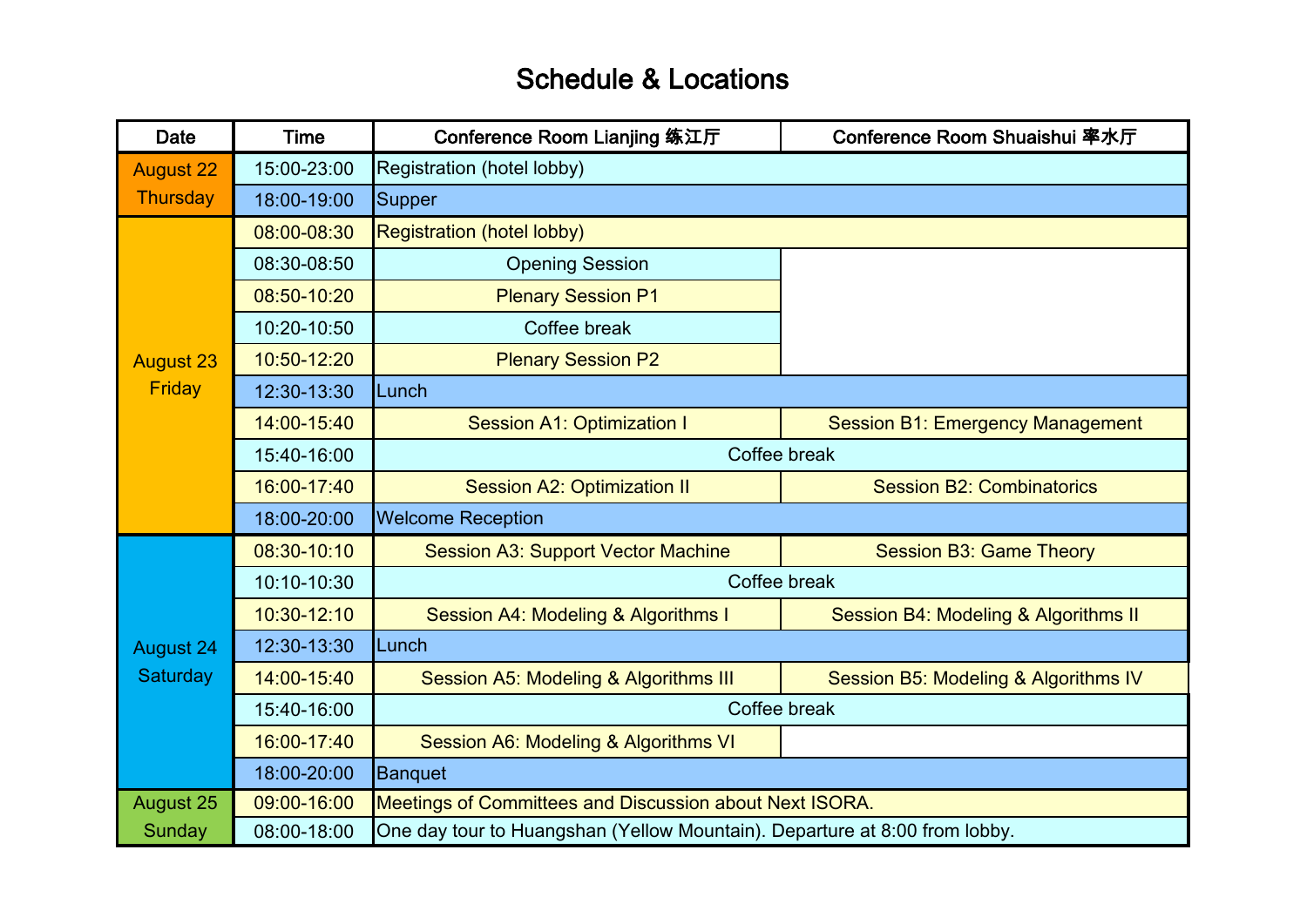The 11th International Symposium on Operations Research & Its Applications

# ISORA2013 Program

### August 23-25, Huangshan, China

\*The program subjects to revision based on further information and Ad Hoc presentation requests.

# August 22 (Thursday) Registration

|                    | 15:00-23:00 Registration, check in and pick up registration package at hotel lobby. |
|--------------------|-------------------------------------------------------------------------------------|
| 18:00-19:00 Supper |                                                                                     |

# August 23 (Friday) Technical Sessions

#### 08:00-08:30 Registration for late arrivals (hotel lobby)

| Location    | Conference Room Lianjing 练江厅                                                          |  |
|-------------|---------------------------------------------------------------------------------------|--|
| 08:30-08:50 | <b>Opening Session</b>                                                                |  |
|             | Chair: Xiang-Sun Zhang & Tatsuo Oyama                                                 |  |
| 08:50-10:20 | <b>Invited Speaker Session P1</b>                                                     |  |
|             | <b>Chair: Prof. Xiang-Sun Zhang</b>                                                   |  |
| 08:50-09:35 | <b>Study on Complex Networks</b>                                                      |  |
|             | <b>Prof. Peter Scermely, the Semmelweis University, Budapest, Hungary</b>             |  |
| 09:35-10:20 | Routing in Networks - Optimality vs Equilibrium                                       |  |
|             | Prof. Xiaodong Hu, Chinese Academy of Science, President of ORSC                      |  |
| 10:20-10:50 | Coffee break                                                                          |  |
| 10:50-12:20 | <b>Invited Speaker Session P2</b>                                                     |  |
|             | <b>Chair: Prof. Tatsuo Oyama</b>                                                      |  |
| 10:50-11:35 | The Philosophy of Organization, a Japanese Case                                       |  |
|             | Prof. Koji Nishimoto, International Institute for Languages, Waseda University, Japan |  |
| 11:35-12:20 | The Sparsest Solution of Underdetermined Linear Systems: RSP-Based Theory             |  |
|             | Dr. Yunbin Zhao, the University of Birmingham, UK                                     |  |

12:30-13:30 Lunch

| Location    | Conference Room Lianjiang 练江厅                                                                    | Conference Room Shuaishui 率水厅                                                                                                 |
|-------------|--------------------------------------------------------------------------------------------------|-------------------------------------------------------------------------------------------------------------------------------|
| 14:00-15:40 | <b>Session A1: Optimization I</b>                                                                | <b>Session B1: Emergency Management</b>                                                                                       |
|             | <b>Chair: Prof. Suixiang Gao</b>                                                                 | <b>Chair: Prof. Wenguo Yang</b>                                                                                               |
| 14:00-14:25 | $#1$ : The phase 1 simplex algorithm on the objective<br>hyperplane                              | #43: Investigating Major Factors to Affect Human<br>Casualties of Natural Disasters and Reviewing<br><b>Recovery Policies</b> |
|             | Pei-Wang Gao, Minjiang University, China                                                         | Novia Budi Parwanto and Tatsuo Oyama, National<br>Graduate Institute for Policy Studies, Japan                                |
| 14:25-14:50 | #19: The Optimization of Natural Gas Pipeline<br>Transmission and End Segment Gas Storage Scheme | $#18$ : The Multi-Covering Location Problem of<br><b>Emergency Service Facilities with Considering</b><br>Disaster Losses     |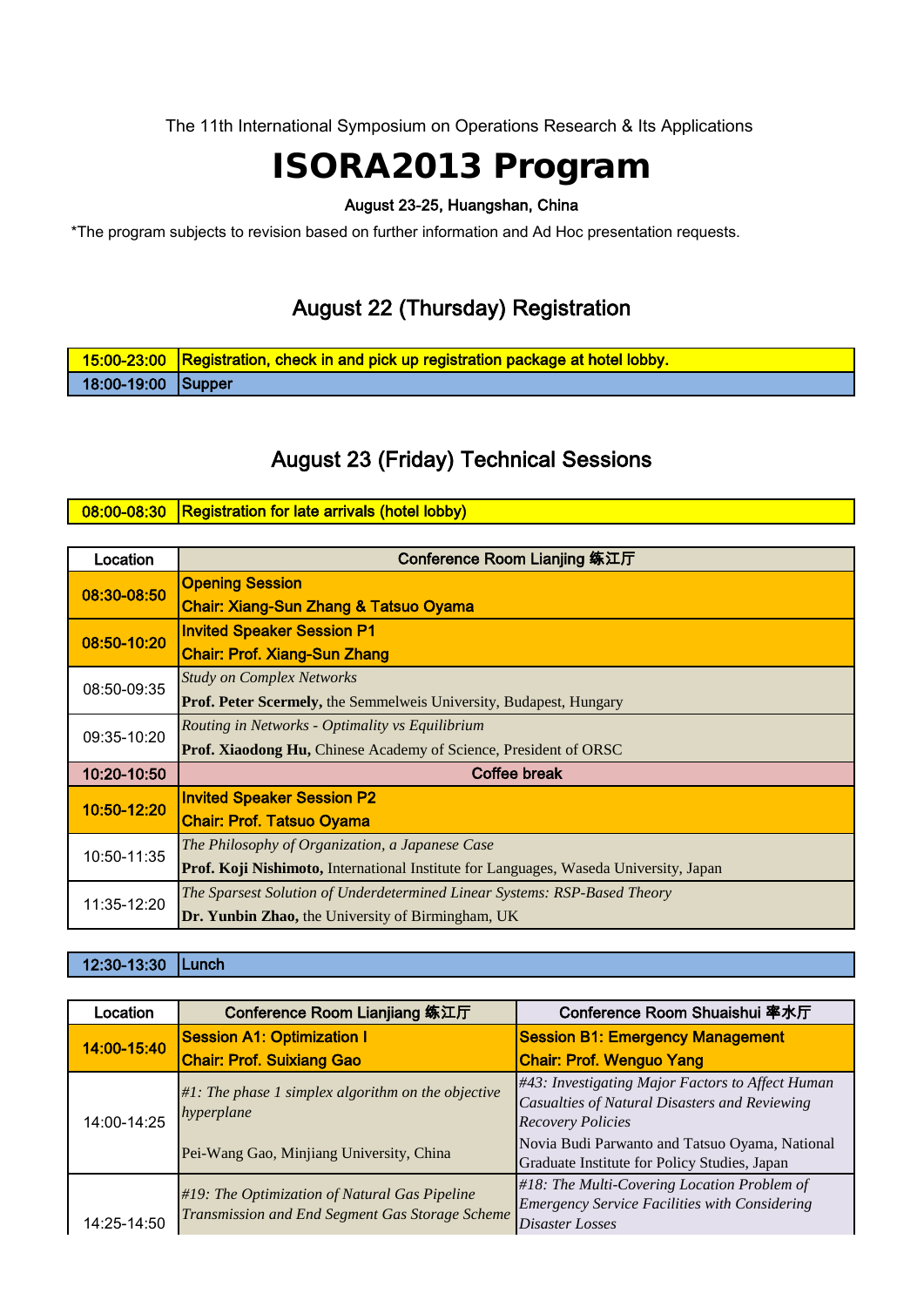|             | Yanlu Xu, Ningli Zhang, Yan Ma, Xiangfen Zhang<br>and Shunbao Li, Shanghai Normal University, China                                                                                                              | Wenfeng Zhou, Zhenping Li, Beijing Wuzi<br>University, China                                                                                                                                                                                       |
|-------------|------------------------------------------------------------------------------------------------------------------------------------------------------------------------------------------------------------------|----------------------------------------------------------------------------------------------------------------------------------------------------------------------------------------------------------------------------------------------------|
| 14:50-15:15 | #40: Joint Pricing and Production Decisions for<br>New and Remanufactured Products<br>Huayi Li, Xiaosong Ding and Jihong Zhang,<br>International Business School, Beijing Foreign                                | #23: Robust p-median Model for Facility Location<br>Problem Based on Scenario Analysis in Emergency<br><b>Management</b><br>Jianming Zhu, Jun Huang and Degang Liu,                                                                                |
|             | <b>Studies University, China</b>                                                                                                                                                                                 | University of Chinese Academy of Sciences, China                                                                                                                                                                                                   |
| 15:15-15:40 | #36: Resource Loading: Applications and<br><b>Complexity Analysis</b><br>Fabrice Talla Nobibon, Roel Leus, Kameng Nip,<br>Zhenbo Wang, Belgium KU Leuven and Tsinghua<br>University, Belgium                     | #33: Enumeration of region partitioning for<br>evacuation planning based on ZDD<br>Atsushi Takizawa, Yasufumi Takechi, Akio Ohta,<br>Naoki Katoh, Takeru Inoue, Takashi Horiyama, Jun<br>Kawahara and Shin-Ichi Minato, Kyoto University,<br>Japan |
| 15:40-16:00 |                                                                                                                                                                                                                  | <b>Coffee break</b>                                                                                                                                                                                                                                |
| 16:00-17:40 | <b>Session A2: Optimization II</b><br><b>Chair: Dr. Yunbin Zhao</b>                                                                                                                                              | <b>Session B2: Combinatorics</b><br><b>Chair: Prof. Xiaodong Hu</b>                                                                                                                                                                                |
| 16:00-16:25 | #32: Integer Linear Programming for Transforming<br>Pairwise Based Results to the Original Ratings<br>Ping Ji and Jian Jin, The Hong Kong Polytechnic<br>University, HKSAR                                       | #52: Optimization model and simulation for<br>improving ambulance service system<br>Hozumi Morohosi and Takehiro Furuta, National<br>Graduate Institute for Policy Studies, Japan                                                                  |
| 16:25-16:50 | #22: Reliable telecommunication network design<br>problem under node failure<br>Tie Liu, Wenguo Yang, Ruguo Bu, Jun Huang,<br>University of Chinese Academy of Sciences, Beijing,<br>China                       | #9: Optimization Methods on the Planning of the<br>Time Slots in TD-SCDMA System<br>Zhipeng Jiang, Xiaodong Hu and Suixiang Gao,<br>University of Chinese Academy of Sciencec, China                                                               |
| 16:50-17:15 | #46: Method of Centres for Solving Mathematical<br>Programs with Fuzzy Parametric Variational<br><b>Inequality Constraints</b>                                                                                   | #16: A polynomial-time Algorithm for Edge<br>Coloring a Planar Graph with no Adjacent Short<br>Cycles                                                                                                                                              |
|             | Heng-You Lan, Chang-Jiang Liu and Tian-Xiu Lu,<br>Sichuan University of Science & Engineering, China                                                                                                             | Ling Xue, Taishan Polytechnic University, China                                                                                                                                                                                                    |
| 17:15-17:40 | #21: Non-negative Matrix Factorization based on<br><b>Locally Linear Embedding</b><br>Congying Han, Guangqi Shao, Hao Yong and Tiande<br>Guo, University of Chinese Academy of Sciences,<br><b>Beijing China</b> | #37: Dynamic Traveling Salesman Problem with<br>Deadline based on Traveler's Risk Attitude<br>Qiang Guo and Jianming Zhu, University of Chinese<br>Academy of Sciences, China                                                                      |

18:00-20:00 Welcome Reception

# August 24 (Saturday) Technical Sessions

| Location    | Conference Room Lianjing 练江厅                                                                                                                                                                  | Conference Room Shuaishui 率水厅                                                                                                                                                          |
|-------------|-----------------------------------------------------------------------------------------------------------------------------------------------------------------------------------------------|----------------------------------------------------------------------------------------------------------------------------------------------------------------------------------------|
| 08:30-10:10 | <b>Session A3: Support Vector Machine</b>                                                                                                                                                     | <b>Session B3: Game Theory</b>                                                                                                                                                         |
|             | <b>Chair: Prof. Zhenping Li</b>                                                                                                                                                               | <b>Chair: Prof. Jihong Zhang</b>                                                                                                                                                       |
| 08:30-08:55 | #29: Label-Based Multiple Kernel Learning for<br><i><b>Classification</b></i><br>Yang Bing, Qian Li, Lujia Song, Fu Changhe and<br>Jing Ling, China Agriculture University, Beijing,<br>China | $#12$ : The Effects of Inducing Strategies on<br>Cooperation in Prisoner's Dilemma Games<br>Fu-Jiang Sun, Qi-Qing Song, College of Science,<br>University of Technology, Guilin, China |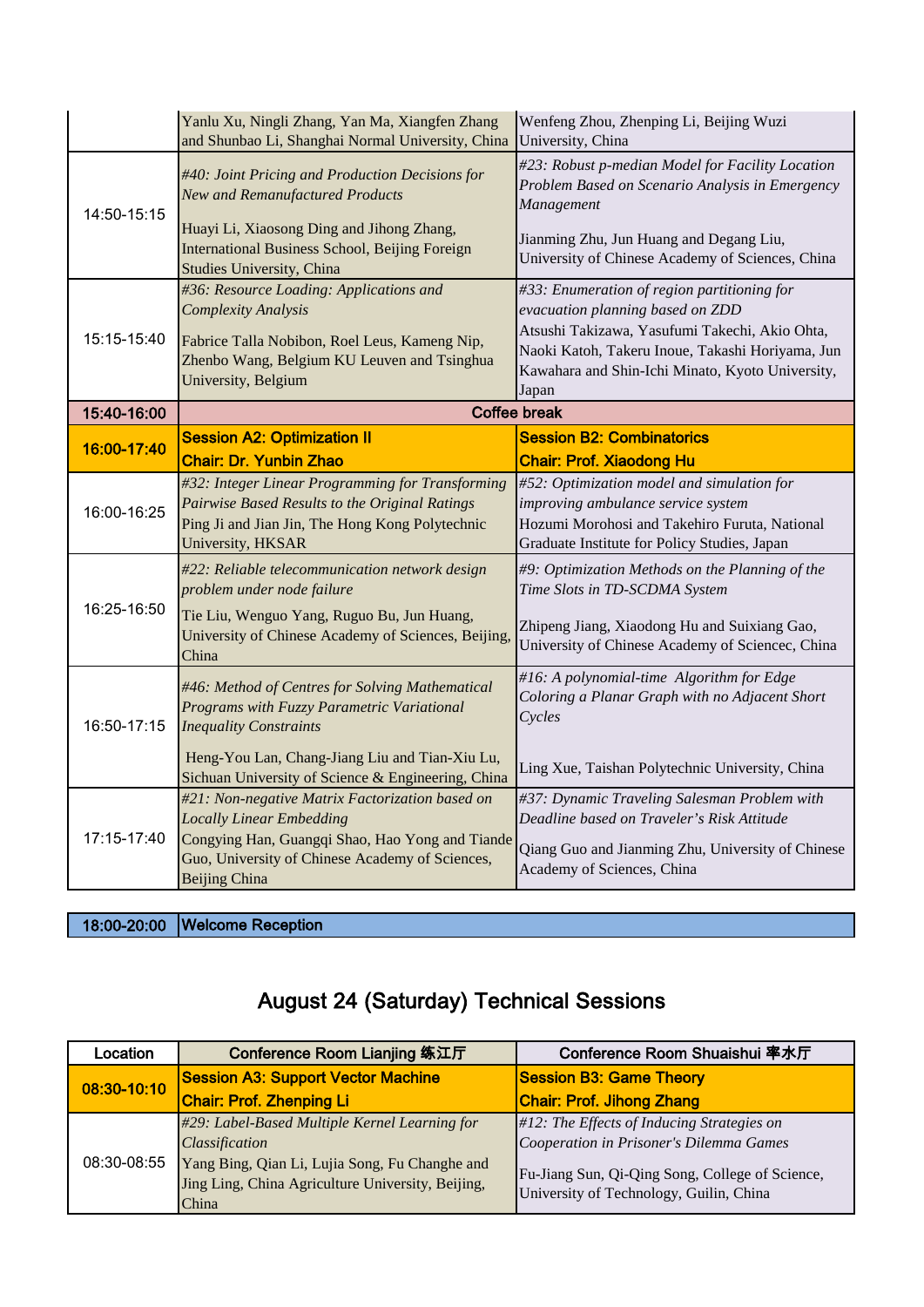| 08:55-09:20 | #30: Least Squares Support Tensor Machine<br>Lv Meng, Zhao Xinbin, Song Lujia, Shi Haifa and<br>Jing Ling, China Agriculture University, China                                                                                                     | #15: Design and Analysis of a Maintenance Service<br>Contract<br>Zhaotong Lian, University of Macau, Macau SAR                                                                                                    |
|-------------|----------------------------------------------------------------------------------------------------------------------------------------------------------------------------------------------------------------------------------------------------|-------------------------------------------------------------------------------------------------------------------------------------------------------------------------------------------------------------------|
| 09:20-09:45 | #44: Biased Locality-Sensitive Support Vector<br>Machine Based Density for PU learning<br>Lujia Song, Bing Yang, Ting Ke, Xinbin Zhao and<br>Ling Jing, China Agriculture University, Beijing,<br>China                                            | #31: Equilibrium strategy in an M/M/1 queue with a<br>single vacation and setup times<br>Dequan Yue, Ruiling Tian and Wuyi Yue, Yanshan<br>University, China & Konan University, Japan                            |
| 09:45-10:10 | #49: Twin support vector regression for the<br>determinants of inflation: a comparative study of<br>two periods in China.<br>Yafen Ye, Xiaojun Liu, Yuanhai Shao and Jiaoyu<br>Yuan, Zhijiang College, Zhejiang University of<br>Technology, China | #41: Communication Leading to Coalition Nash<br>Equilibrium II -- S4n-Knowledge Case --<br>Takashi Matsuhisa, Ibaraki National College of<br>Technology, Ibaraki, Japan                                           |
| 10:10-10:30 |                                                                                                                                                                                                                                                    | <b>Coffee break</b>                                                                                                                                                                                               |
| 10:30-12:10 | <b>Session A4: Modeling &amp; Algorithms I</b><br><b>Chair: Prof. Mingzhe Li</b>                                                                                                                                                                   | <b>Session B4: Modeling &amp; Algorithms II</b><br><b>Chair: Prof. Wuyi Yue</b>                                                                                                                                   |
| 10:30-10:55 | #4: The Analysis of Growth and Reproduction of<br><b>Industrial Clusters Based on View of Ecological</b><br>Coexistence<br>Manfeng Liu, Song Ying, Nanchang University,<br>Jiangxi, China                                                          | #47: Color calibration model of skin lesion images<br>for computer-aided diagnostic<br>Leszek Nowak, Marcin P. Pawlowski, Kasia<br>Grzesiak-Kopec and Maciej Ogorzalek, Jagiellonian<br>University, Krakow Poland |
| 10:55-11:20 | #26: Lower Bounds for the Multislope Ski-Rental<br>Problem<br>Hiroshi Fujiwara, Yasuhiro Konno and Toshihiro<br>Fujito, Toyohashi University of Technology, Japan                                                                                  | #42: Research on the Train Ticket Overbooking<br>Strategy for Transportation during the Spring<br>Festival<br>Zhi-Xin Liang, Shuo Wen and Feng-Wen Yang,<br>Beijing Wuzi University, Beijing, China               |
| 11:20-11:45 | #10: Incentive on Knowledge Management in<br>Collaborative Supply Chain with Reciprocal<br>Preference<br>Lily He, SWUST, China                                                                                                                     | #48: Coordination Mechanism of Joint Procurement<br>through Quantitative Discounts<br>Hongwei Liu, Beijing Wuzi University, China                                                                                 |
| 11:45-12:10 | #51: Using Cellular automata to Model Eolutionary<br><b>Dynamics of Social Network</b><br>Jinshan Li, Zhizuo Chen and Tao Qin, Beijing<br>Forestry University, China                                                                               | #35: Performance Evaluation of the Energy Saving<br>Mode for DRX in LTE Systems<br>Shunfu Jin, Yan Zhang and Wuyi Yue, Yanshan<br>University, China & Konan University, Japan                                     |

### 12:30-13:30 Lunch

| Location    | Conference Room Lianjiang 练江厅                                                                                                                                              | Conference Room Shuaishui 率水厅                                                     |
|-------------|----------------------------------------------------------------------------------------------------------------------------------------------------------------------------|-----------------------------------------------------------------------------------|
| 14:00-15:40 | <b>Session A5: Modeling and Algorithms III</b>                                                                                                                             | <b>Session B5: Modeling and Algorithms IV Chair:</b>                              |
|             | <b>Chair: Dr. Lingyun Wu</b>                                                                                                                                               | <b>Prof. Degang Liu</b>                                                           |
| 14:00-14:25 | #7: Universal Model with Arithmetic of Twice Turn<br>Angle Shooting for Predetermine Encountering State Interdiction Model<br>Hanquan Dong, Minghua Lu, Changyou Xue, Navy | $\sharp 13$ : A Minimum Cost k-reliable Network                                   |
|             | Submarine Academy, China                                                                                                                                                   | Jia Zhao, Juyun Wang, Hua Yu, University of<br>Chinese Academy of Sciences, China |
| 14:25-14:50 | #17: A Method of Information Quality Assessment of $#28$ : A hybird algorithm of two kinds of trust region<br><b>Ship ASW Operation</b>                                    | methods                                                                           |
|             | Jian Liu, Changyou Xue and Yongjie Wang, Navy<br>Submarine Academy, Qingdao, China                                                                                         | Peipei Zhou, Qinghua Zhou and Yue Yang, Hebei<br>University, China                |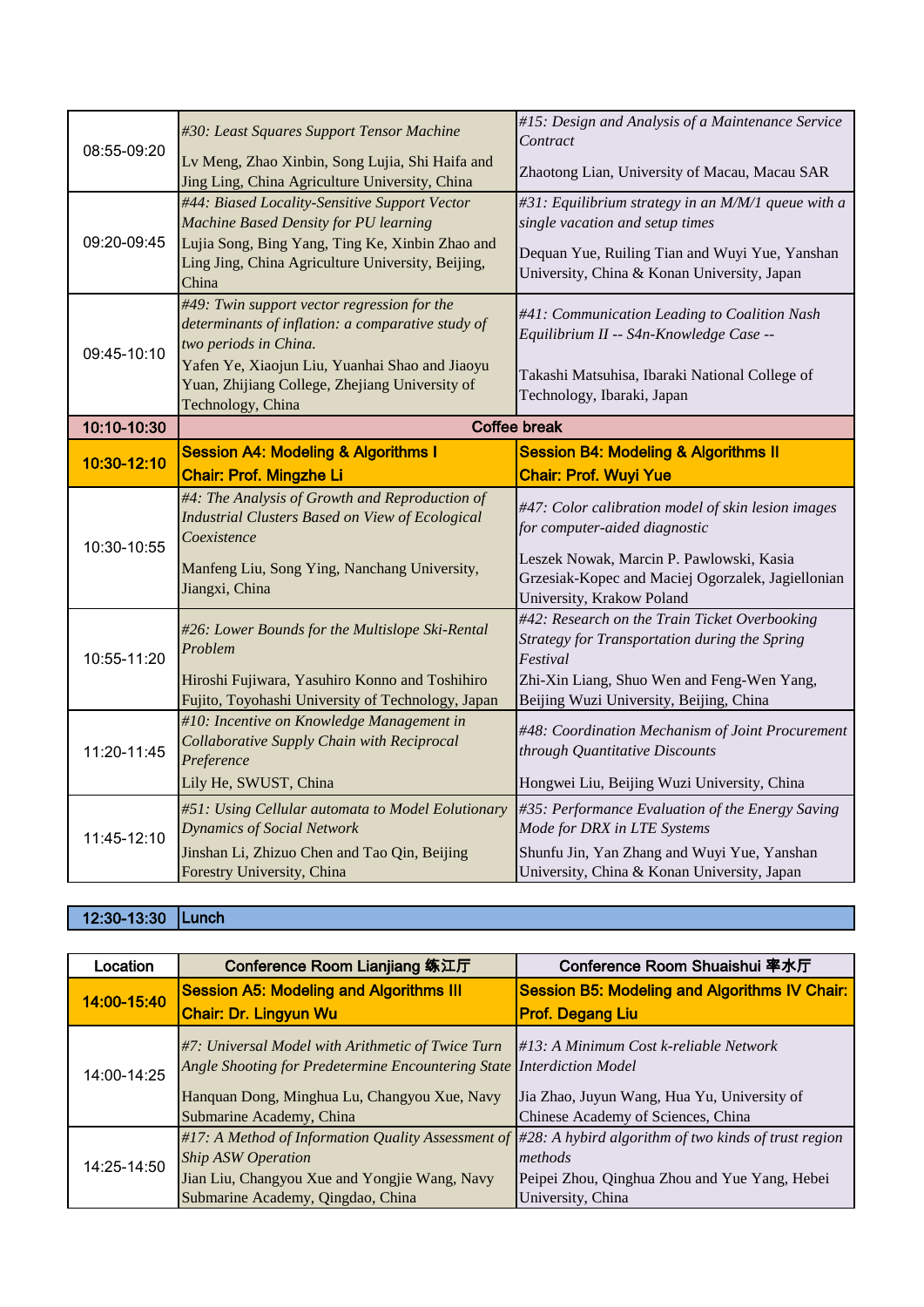| 14:50-15:15 | #3: Wake Homing Torpedo Confronts with Warship<br><b>Based on Game Theory</b><br>Sun Zhufeng, Zhu Weiliang and Xue Changyou, | #34: Fuzzy Portfolio Selection with Transaction<br>Costs based on Decision Making<br>Hongwei Liu, Beijing Wuzi University, China |
|-------------|------------------------------------------------------------------------------------------------------------------------------|----------------------------------------------------------------------------------------------------------------------------------|
|             | Navy Submarine Academy, Qingdao, China                                                                                       |                                                                                                                                  |
|             | #45: The study of release immunization strategy in                                                                           | $\#11$ : Inverse DEA model with considering return to                                                                            |
| 15:15-15:40 | weighted complex network<br>Hui-Jia Li, Chi Zhang and Xiang-Sun Zhang,                                                       | scale and elesticity<br>Xiaoya Li and Jinchuan Cui, Chinese Academy of                                                           |
|             | Chinese Academy of Sciences, China                                                                                           | Sciences, China                                                                                                                  |
| 15:40-16:00 |                                                                                                                              | <b>Coffee break</b>                                                                                                              |
|             | <b>Session A6: Modeling and Algorithms VI</b>                                                                                |                                                                                                                                  |
| 16:00-17:40 | <b>Chair: Dr. Yong Wang</b>                                                                                                  |                                                                                                                                  |
|             | #14: Competitive Facility Location Problem with                                                                              |                                                                                                                                  |
| 16:00-16:25 | Geographical Interdiction and Aggregation Effect                                                                             |                                                                                                                                  |
|             | Zhenping Li, Jieqiong Hu, Beijing Wuzi University,                                                                           |                                                                                                                                  |
|             | China<br>#2: Mathematical Models for the Best Water Usage                                                                    |                                                                                                                                  |
|             | <b>Strategy</b>                                                                                                              |                                                                                                                                  |
| 16:25-16:50 | Zhenping Li, Jieqiong Hu and Fei Zhao, Beijing                                                                               |                                                                                                                                  |
|             | Wuzi University, China                                                                                                       |                                                                                                                                  |
|             | #38: A new support vector machine for the                                                                                    |                                                                                                                                  |
| 16:50-17:15 | classification of positive and unlabeled examples                                                                            |                                                                                                                                  |
|             | Junyan Tan, Ling Zhen, Naiyang Deng and Chunhua                                                                              |                                                                                                                                  |
|             | Zhang, China Agriculture University, Beijing, China                                                                          |                                                                                                                                  |
|             | #27: On the use of hybrid models in wedge trust                                                                              |                                                                                                                                  |
| 17:15-17:40 | region                                                                                                                       |                                                                                                                                  |
|             | Yue Yang, Qinghua Zhou and Fengxia Xu, Hebei                                                                                 |                                                                                                                                  |
|             | University, China                                                                                                            |                                                                                                                                  |

18:00-20:00 Banquet

# August 25 (Sunday) Meetings of Committees/Tour

| 09:00-16:00 | <b>Meetings of Committees and Discussion about Next ISORA</b>     |
|-------------|-------------------------------------------------------------------|
| 08:00-18:00 | One day tour to Yellow Mountain (One-day-tour-tickets are needed) |
| 08:00-09:00 | Gathering in front of the hotel and depart to Yellow Mountain     |
| 09:00-10:00 | Take park bus and cable car to the top of mountain                |
| 12:30-13:30 | Lunch                                                             |
| 16:00-17:00 | Down to the park gate                                             |
| 17:00-18:00 | Take bus back to the hotel                                        |
| 18:00-19:00 | Supper at the hotel                                               |

Note: Those who leave Huangshan on August 25 may check out the hotel before 8:00 and deposit luggage at the reception desk. Do not leave your luggage in bus because the buses may be used by other passengers during the day.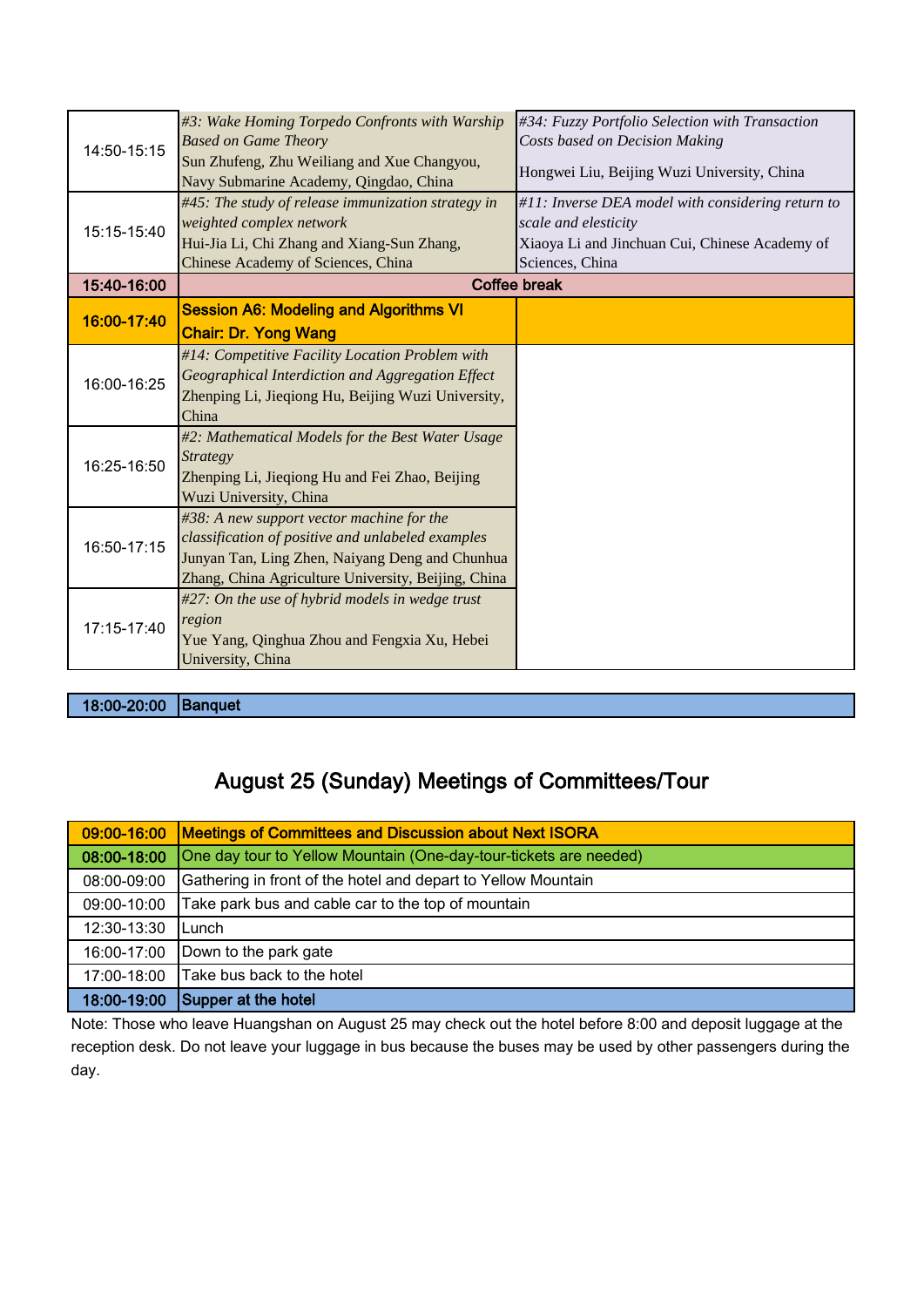# **Influential nodes and plasticity/rigidity transitions of complex networks**

# Peter Csermely

(Semmelweis University, H-1094 Budapest, Hungary)

#### **Abstract:**

There is an increasing recognition that complex systems are shifting their structure and behavior between two major states: a more plastic and a more rigid state. Network plasticity increases the learning potential of the system. However, a highly plastic system will be unable to keep changes: will not have memory. An increase in system rigidity increases the memory storing ability of the system. Alternating changes of plasticity and rigidity emerge as a highly efficient optimization strategy. Importantly, rapidly dividing cells have more plastic networks than differentiated cells. As an example of this, the community structure of the protein-protein interaction network of yeast cells became more condensed upon stress (PLoS Comput. Biol. 7, e1002187). Plastic networks are dissipating perturbations well. (Actually, too well...) Therefore, plastic networks need to be attacked at their most rigid segments, i.e. at their most central nodes. Importantly, this is the drug targeting strategy of rapidly growing cancer cells or parasites. On the contrary, if rigid networks are attacked at their most central nodes, they easily become over-saturated, over-excited. This may lead to increased side-effects and toxicity. Therefore, rigid networks need to be attacked at their most plastic segments, which are in the neighborhood of the most central network nodes. Importantly, this is the drug targeting strategy of differentiated cells in all other diseases (Pharmacology & Therapeutics, 138, 333-408).

Earlier several node-types, such as hubs, bridges, bottlenecks have been proposed as key actors of cellular processes. Our group developed the ModuLand program package, which is a novel method-family detecting pervasively overlapping communities, as well as their core-node(s), bridges and 'creative nodes' connecting multiple modules at the same time (www.linkgroup.hu/modules.php). Inter-community nodes play a critical role in the regulation of networks, such as our high-confidence signaling network, www.SignaLink.org. Recently we defined two novel centrality measures based on the excellence in perturbation propagation (perturbation-centrality; www.linkgroup.hu/Turbine.php), or on the ability of a node or edge to establish or break cooperation in repeated social dilemma games (game-centrality; www.linkgroup.hu/NetworGame.php). Both dynamic centrality types defined influential network nodes with higher biological relevance than conventional network centrality measures. These algorithms are important novel tools in finding influential nodes of networks.

#### **Key words:**

creative nodes; learning; memory formation; network dynamics; network modules; perturbation centrality; plasticity; rigidity; social dilemma games; stress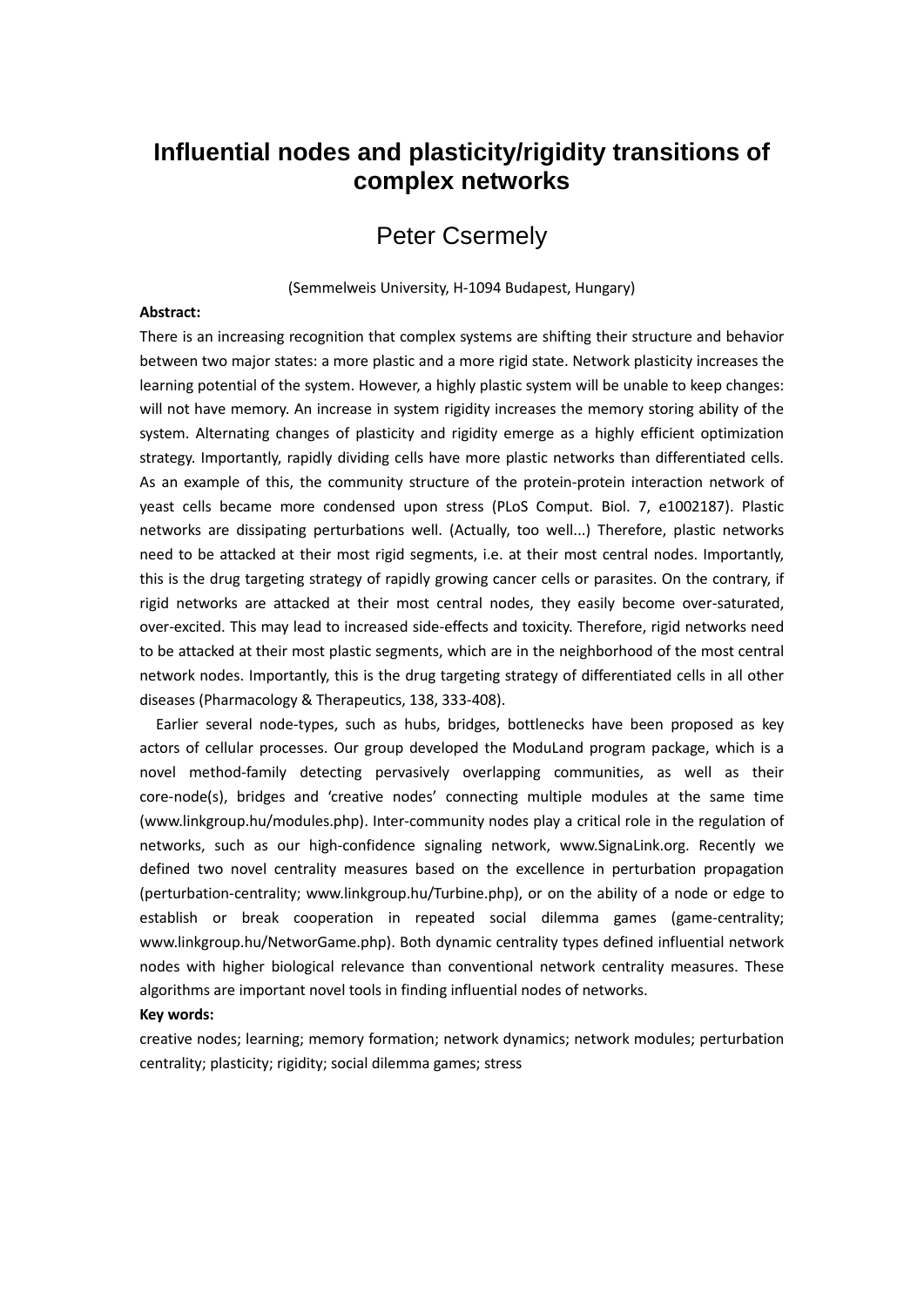# **Routing in Networks - Optimality vs Equilibrium**

*Xujin Chen, Xiaodong Hu*

*Academy of Mathematics and Systems Science, CAS, Beijing 100190, China xchen@amss.ac.cn, xdhu@amss.ac.cn*

**Keywords:** Routing, Congestion Game, Optimality, Nash Equilibrium

### **Abstract**

Routing is one of the most important topics in not only operations research but also computer and communication technologies. As one of the classic optimization problems, researchers focus on how to route all traffic in an optimal and efficient way in terms of some objective functions. In the past decade, researchers began to consider routing, particularly in large scale networks, as a game where each user routes his/her own traffic individually and selfishly for the interest of his/her own. Under such a setting, the routings achieved reach a stable state, called Nash equilibrium, from which no user would deviate unilaterally. In this talk we will present our recent study on selfish routing on ring networks. We will give the analysis of inefficiency of Nash equilibrium for minimizing maximum latency and show how to improve the inefficiency of Nash equilibrium for minimizing maximum load via cooperation among only a small number of users.

#### **1 Introduction**

*Routing* in computer and communication networks is the process of selecting paths/trees along which to send traffic. For decades, it has been the responsibility of network designers to route traffic and all network users are assumed to obey the protocol. Our work focuses on rings which are frequently encountered in communication networks. For examples, seven self-healing rings form the EuroRings network, the largest, fastest, best-connected high-speed network in Europe, spanning 25,000 km and connecting 60 cities in 18 countries. As its name suggests, the Global Ring Network for Advanced Applications Development (GLORIAD) [22] is an advanced science internet network constructed as an optical ring around the Northern Hemisphere. The global ring topology of the network provides scientists, educators and students with advanced networking tools, and enables active, daily collaboration on common problems. It is therefore worthwhile to study this topology in particular. Indeed, considerable research has already gone into studying rings in the context of designing approximation algorithms for combinatorial optimization problems (e.g., [16, 35, 36]).

However, modern networks usually operate at a scale that makes the use of centralized protocols challenging. Thus, recent trends in the design and analysis of network routing take into account the rational behaviors of selfish network users. Among many others, *selfish routing* [34] models network routing from a game-theoretic perspective, in which network users are viewed as selfinterested strategic *players* participating in a competitive game. Each player, with his/her own pair of source and destination nodes in the network, aims to establish a communication path (between his/her source and destination) along which he/she experiences latency or bottleneck congestion as low as possible. We are interested in both in our recent work [14, 15].

In the absence of a central authority which can impose and maintain globally efficient routing strategies on network traffic, network designers are often interested in a stable outcome that is as close to the system optimum as possible. The most popular solution concept of *Nash Equilibrium* (NE) refers to the stable state from which no individual would deviate unilaterally. Given a certain social cost that measures the network performance (e.g., the overall maximum link load in SRL), the efficiency of NE is often quantified by *Price of Anarchy* (PoA) and *Price of Stability* (PoS), which are the worst-case ratio and the best-case ratio, respectively, between the social costs in a NE and in a globally optimal solution [4].

Most of the existing research has focused on the price of anarchy for minimizing the total latency of all the players [33, 1]. In most cases, a symmetric setting was considered where all players have the same source node and the same destination node, and hence the same strategy set. It was proved [17, 7] that the PoA of the atomic congestion game (symmetric or asymmetric) with linear latency is at most 2.5. This bound is tight. The bound grows to 2.618 for weighted demands [7], which is again a tight bound. In non-atomic congestion games with linear latencies, the PoA is at most 4/3 [34]. This is witnessed by two parallel links. The same paper also extended this result to polynomial latencies.

In one of our recent work [14], we regard as social cost function the maximum latency a player experiences. While this cost function was suggested already in [28], it seems much less understood. For general topologies, the maximum PoA of atomic congestion games with linear latency is 2.5 in single commodity networks (symmetric case, all player choose paths benetworks (symmetric case, all player choose paths be-<br>tween the same pair of nodes), but it grows to  $\Phi(\sqrt{k})$ in k-commodity networks (asymmetric case, k players have different nodes to connect via a path) [17]. The PoA further increases with additional restrictions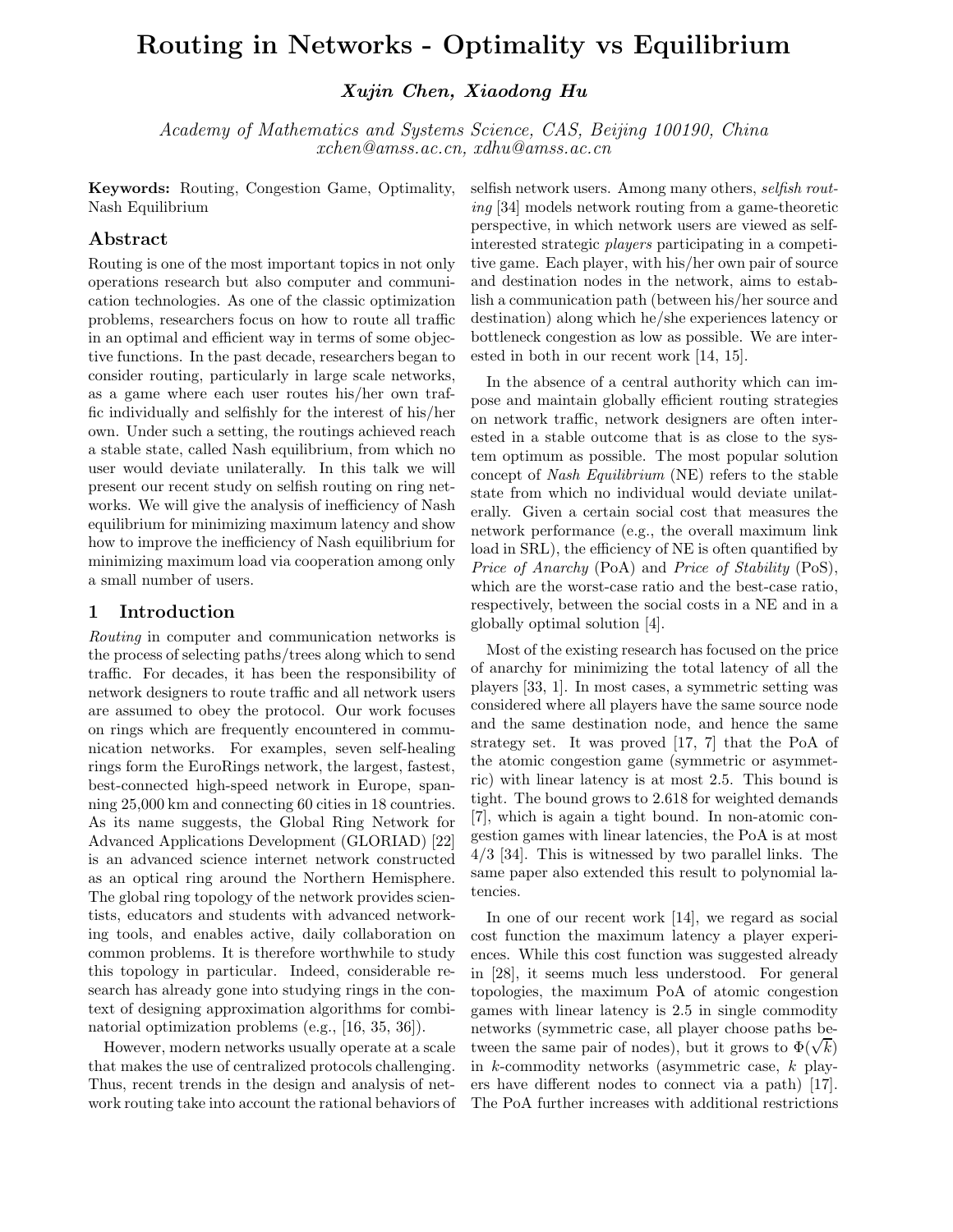to the strategy sets. It was showed [21] that when the graph consists of n parallel links and each player's choice can be restricted to a particular subset of these links, the maximum PoA lies in the interval  $[n-1, n)$ .

For non-atomic selfish routing, it was showed [30] that the PoA of symmetric games on  $n$ -node networks with arbitrary continuous and non-decreasing latency functions is  $n - 1$ , and exhibited an infinite family of asymmetric games whose PoA grows exponentially with the network size. In our recent work [14], we have shown that the PoA for minimizing the maximum latency on rings is exactly 2.

In another one of our recent work [15], we study *selfish routing in ring networks on maximum load* (referred to as SRL) in which both individual players and the central authority wish to minimize their own maximum link loads. Our study on SRL is inspired by the end-to-end packet delivery in communication networks, where each packet is to be delivered along a path greedily selected by its corresponding player without considering the system-wide criteria. In heavily congested networks, the delay of a packet is governed by the bottleneck congestion (the maximum link load) the packet experiences [10]. From a systemic perspective, the performance of a communication network is closely related to the performance of its most congested link [9, 18, 32], especially when robustness to bursty traffic [8] or to growing demand [37] is a priority.

Although the *selfish routing in general networks on maximum load* (referred to as SL) always admits NE, its PoA can grow linearly with the size of network; the known worst case of SL appears in ring networks [10]. This suggests a natural starting point – SRL, for improving SL games. Good resolution for SRL may provide insights for pursing nice outcomes in SL.

While NE is a powerful tool for predicting outcomes in competitive environments, its notion of stability applies only to unilateral deviations under the assumption that users (players) are completely noncooperative, isolated entities in networks (games), acting not only selfishly but also independently. However, in numerous competitive situations, given today's communication infrastructure, a group of selfish users may and does coordinate a joint deviation if it is profitable to all the members of the group [31]: businesses agree to cooperate for mutual benefits, and agents contract bilaterally or multilaterally to take joint actions for common efficiency [5]. In these more realistic situations that allow some level of coordination, the NE is not necessarily sustainable in that it may not reflect rational behaviors of players.

To address the issue of coordination in competitive games, the concept of *Strong Equilibrium* (SE) was introduced in [6], which ensures stability against deviations by *every* possible coalition of players, namely, no coalition of any size can cooperatively deviate in a way that *strictly* benefits *all* the group members, taking the actions of the players outside the coalition as given. The resilience to deviations by all coalitions turns out a very robust and appealing notion of stability, motivating extensive research on SE [2, 3, 19, 26]; but this stronger equilibrium concept suffers from a major criticism: it is too strong in the sense that SE rarely exists. Even if in some cases we can prove SE exists in theory, or even more luckily, find a SE in polynomial time, it is usually very hard for a distributed system to reach such a strong equilibrium by self-organized players. As pointed out by [25], players may not all cooperate for the greater good because of communication and/or computation difficulty in large networks (see also [3, 27, 29]). On the other hand, we must recognize that, in many cases, players will form small coalitions to improve their well-being [25]. Unfortunately, in some settings small coalitions do not necessarily help a lot, or even worse, harm the social welfare [25, 29] in comparison with the corresponding coalitionfree game.

So in [15], we generalizes the model to so-called SRL with collusion (SRLC) which allows coordination within any coalition of up to  $k$  selfish players on the condition that every player of the coalition benefits from the coordination. We prove that, for  $m$ -player game on *n*-node ring, the PoA of SRLC is  $n-1$  when  $k \leq 2$ , drops 2 when  $k = 3$ , and is at least  $1 + 2/m$ for  $k \geq 4$ . Our study shows that on one hand, the performance of ring networks, in terms of maximum load, benefits significantly from coordination of selfinterested players within small-sized coalitions; on the other hand, the equilibrium routing in SRL might not reach global optimum even if any number of players can coordinate.

The rest of this extended abstract is organized as follows. We summarize our recent work on selfish ring routing for minimizing maximum latency [14] and maximum load [15] in Sections 2 and 3, respectively, where all details are omitted (but available upon request). We conclude the extended abstract in Section 4 with some problems for future study.

### **2 Selfish Ring Routing for Minimizing Maximum Latency**

In our study on selfish routing for minimizing maximum latency in rings [14], we analyze the PoA of a maximum latency network congestion game for ring networks. As in most previous work, we assume that traffic may not be split, because this causes the problem of packet reassembly at the receiver and is therefore generally avoided. Furthermore, we assume that the edges (links) have linear latency functions. That is, each link e has a latency function  $l_e(x) = a_e x + b_e$ , where x is the number of players using link e and a*<sup>e</sup>* and b*<sup>e</sup>* are nonnegative constants.

For the problem of minimizing the maximum latency, even assuming a central authority, the question of how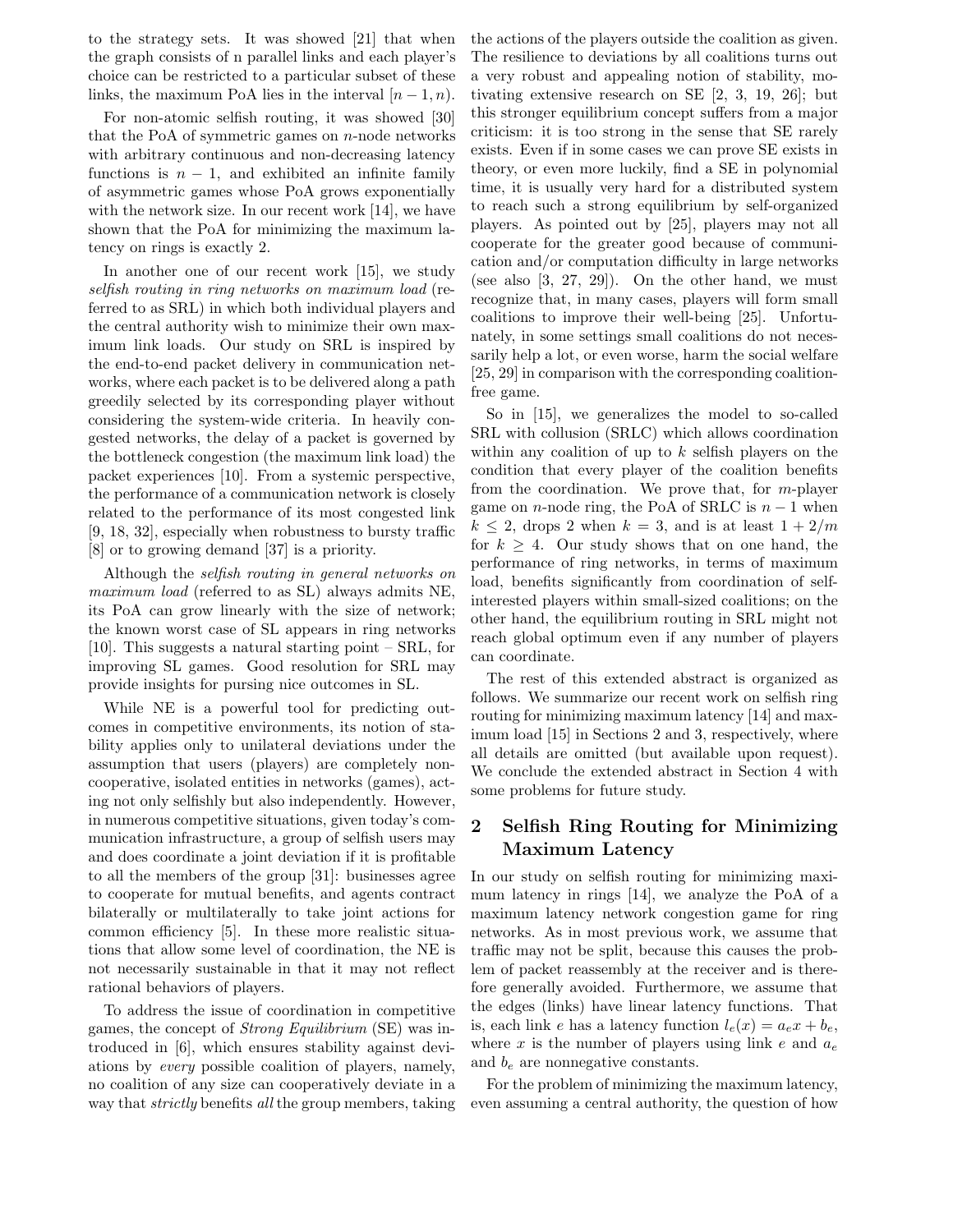to route communication requests optimally is nontrivial; it is not known whether this problem is in P. It is known for general (directed or undirected) network topologies that already the PoS is unbounded for this goal function even for linear latency functions [12, 13]. However, this is not the case for rings. It has been shown that for any instance on a ring, either its PoS equals 1, or its PoA is at most 6.83, giving a universal upper bound 6.83 on the PoS for the selfish ring routing [12]. The same paper also gave a lower bound of 2 on the PoA. Recently, an upper bound of 16 on the PoA was obtained [13].

In this work [14], we show that the PoA for minimizing the maximum latency on rings is exactly 2. This improves upon the previous best known upper bounds on both the PoA and the PoS [13, 12]. Achieving the tight bound required us to upper bound a highdimensional nonlinear optimization problem. Our result implies that the performance loss due to selfishness is relatively low for this problem. Thus, for ring routing, simply allowing each agent to choose its own path will always result in reasonably good performance.

Our proof consists of two main parts: first, we analyze for NE the maximum ratio of the latency of any player to the latency of the entire ring, and then we analyze the ratio of the latency of the entire ring in a NE to the maximum player latency in an optimal routing. In the first part we show that this ratio is at most roughly 2/3; the precise value depends on whether or not every link of the ring is used by at least one player in the NE. For the second ratio, we begin by showing the very helpful fact that it is sufficient to consider only instances where no player uses the same path in the Nash routing as in the optimal routing. For such instances, we need to distinguish two cases. The first case deals with instances for which there exists a link that in the NE is not used by any player. For such instances we use a structural analysis to bound the second ratio from above by  $2 + 2/k$ , where k is the number of agents in the system.

For the main case in which the paths of the players in the NE cover the ring, we show that the second ratio is at most 3. We begin by using the standard technique of adding up the Nash inequalities which state that no player can improve by deviating to its alternative path. This gives us a constraint which must be satisfied for any NE, but this does not immediately give us an upper bound for the second ratio. Instead, we end up with a nonlinear optimization problem: maximize the ratio under consideration subject to the Nash constraint. The analysis of this problem was the main technical challenge of this paper. We use a series of modifications to reach an optimization problem with only five variables, which, however, is still nonlinear. It can be solved by Maple, but we also provide a formal solution.

### **3 Selfish Ring Routing for Balancing Load via Coalitions**

In our work on selfish routing for balancing load via coalitions in rings [15], we refer *SRL with Collusion* (SRLC) to the SRL game that allows dynamic coalitional cooperations. Our results show that *small-sized* coalitions do improve the network performance in SRL *significantly*, leading to outcomes with nearly optimal efficiency. Without bothering with exponentially many possible coalitions as an SE has to consider, the SRL with small coalition is easy to form and therefore very practical from an algorithmic point of view.

Our SRLC model generalizes the SRL game, which is the restriction of SL to ring networks. The PoA of SL for general networks is smaller than  $2(\ell+n)$ , where  $\ell$  stands for the length of the longest path a player may select and *n* stands for the number of network nodes [10]. The worst case of SL discovered so far occurs in rings, where the PoA can be both as high as  $n - 1$ . We also conjecture that the matching upper bound on the PoA of SL in general networks equals the length of the longest cycle in the network minus 1, which equals both  $n-1$  and  $\ell-1$  for ring networks.

Because cooperation among autonomous players may be mutually beneficial even if the players selfishly try to optimize their own objectives, the PoA and PoS arguably conflate the effects of selfishness (which is still reserved in SE) and lack of coordination (which disappears in SE). For this reason, the measures to be k*-Strong Price of Anarchy* (k-SPoA) and k*-Strong Price of Stability* (k-SPoS), with respect to the so called k*-Strong Equilibrium* (k-SE), were refined in [3] where they are strategy profiles in which no coalition of size at most  $k$  have any joint deviation beneficial to all members. To be precise, the  $k$ -SPoA (resp.  $k$ -SPoS) is defined as the ratio of the social cost in the worst (resp. best)  $k$ -SE to that in a global optimum. The concept of  $k$ -SE generalizes both NE (which is a 1-SE) and SE (which is an  $m$ -SE in  $m$ -player games). Following convention, the " $k$ -" is often omitted from the notions when integer k equals the number of players in the game.

Employing  $k$ -SE has a potential to reduce the PoA, since every  $k$ -SE is a NE but not vice versa. In the extreme case of  $SE$  where  $k$  equals the number of players, it has been shown that the SPoA is significantly lower than the PoA in many settings of competitive games (see, e.g., [2, 3]). Nevertheless, SE mainly make sense in small networks where players have substantial information about the overall structures and can coordinate their actions [27]. Emergent efforts have been devoted to investigating  $k$ -SE for general k. It was shown that the k-SPoA falls in

$$
\left[\frac{(l-1)(m-l+1)}{k-l+1}, \frac{2l(n-l+1)}{k-l+2}\right]
$$

for job scheduling game with  $l(\leq k)$  unrelated machines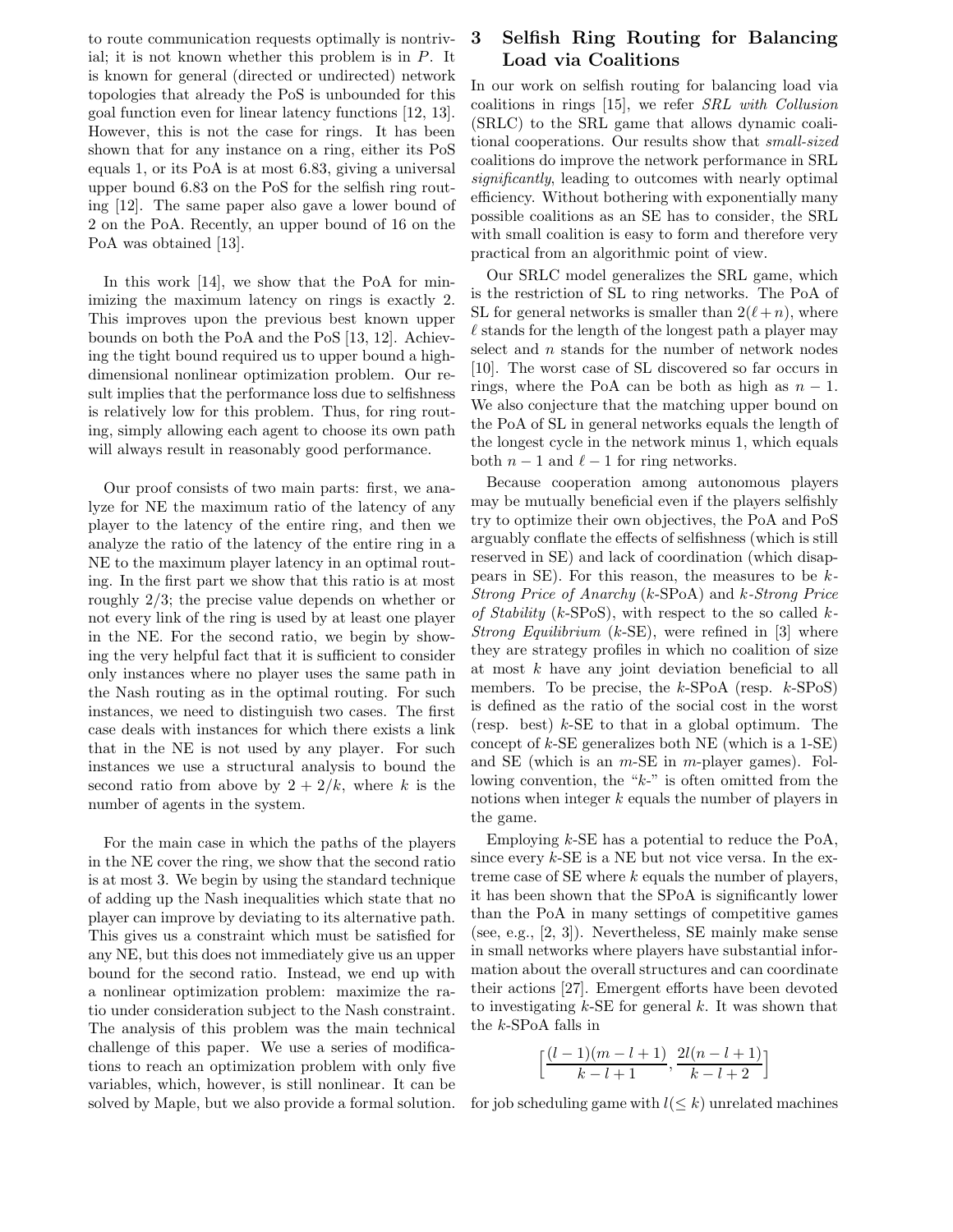and  $m$  jobs [3, 20], and falls in

$$
\Big[\max\{\frac{m}{k},\sum_{i=1}^m\frac{1}{i}\},\frac{m}{k}\sum_{i=1}^k\frac{1}{i}\Big]
$$

for fair connection game with  $m$  players [2, 19]. Albeit these efforts, for small  $k$  the existing results on  $k$ -SE are not so attractive in the aspect of practical applications. Even worse situations happen in some network creation games [3] where no k-SE exists for any  $k \geq 3$ .

Concerning the major downside of the demanding SE, various works have studied its existence in particular families of games [2, 3, 19, 26]. Closely related to our SRLC model is the recent introduction of π*-Lexicographic Improvement Property* (π-LIP) [23]. They showed that games of  $\pi$ -LIP always possess SE, and identified so called *bottleneck congestion games*, which enjoy the  $\pi$ -LIP and include job scheduling [3], SL [10] and hence SRLC (this paper) as special cases.

While our SRLC model, as well as  $k$ -SE, works with *dynamic* coalitions, other different approaches have been taken to study the effect of coalition formation in network games based on *static* coalitions which are formed according to an exogenous partition over the set of players [24, 25]. Under certain settings, the quality of the solution can deteriorate by an arbitrarily high factor in the presence of static coalitions.

In addition to the number of coalition members, other natural restrictions have been imposed to admissible coalitions in efforts to improve the quality of outcomes in the decentralized setting. It was studied in [29] how the PoA and PoS of network formation games with Sharpley cost allocation are affected by allowing locally coordinated coalitions of players, where a group of players can form a coalition if they share a link. This kind of local cooperation does not necessarily lead to better PoA, and increases PoS from  $\Theta(\log m)$ to  $\Theta(m)$  in *m*-player games. Along a different line of network formation, the pairwise stability was proposed in [27], which is a variant of 2-SE for investigating the (in)compatibility of overall societal welfare with incentives of self-interested individuals to form and sever network links. Some connection between pairwise stability and 2-SE was recently established in [11].

In our recent work [15], we restrict our attention to SRLC, and will often omit the reference to SRLC in our presentation. We prove that when coordination within coalitions of size up to 3 is allowed, the PoA of equilibrium outcomes drops from  $n - 1$  (linear in the ring size  $n$ ) to constant 2. More specifically, we establish 3-SPoA = 2 against PoA  $\geq$  2-SPoA =  $n-1$ . Hence, using coordination in 2- and 3-player coalitions, we achieve a significant improvement in terms of the PoA, compared to noncooperative and pairwise coordination environments. Few selfish routing models in literature enjoy such an interesting property as SRLC: small-sized coalitions can greatly improve not only the

gains of individual players but also the performance of the whole network.

We also show that the  $m$ -SPoA  $\in [1+\frac{2}{m}, 2]$  is strictly greater than 1, and the k-SPoA  $\in$   $\left[\frac{k-1}{k-2} - \varepsilon, 2\right]$  is at most 2, where  $k > 3$  and  $\varepsilon > 0$  can be arbitrarily small.

We strengthen the existence of SE [23] by showing that every optimal routing in SRLC is a SE. Since an optimal routing for SRLC is derivable in polynomial time [36], an immediate algorithmic corollary says that a SE in SRLC can be found in  $O(m \log m)$  time and in  $O(m)$  time when  $m \geq n$ .

#### **4 Conclusions**

As summarized in Section 2, we have shown [14] that the PoA of the network congestion game is two, when the network is a ring and the link latencies are linear. It is left open whether the PoA is exactly  $2^d$  for polynomial latency functions of degree d.

As summarized in Section 3, we have studied the selfish ring routing game for load balancing that allows coalitions among self-interested players (SRLC). Our main results show [15] that the k-SPoA of SRLC is bounded above by 2 for all  $k \geq 3$ , in contrast to its unbounded  $PoA = 2-SPoA = n - 1$ . This significant improvement on global efficiency is highly realizable in decentralized environments since players themselves are able to easily determine (say by enumeration) coalitions of size at most three whose deviation can make every member better off. This approach is particularly useful for large scale competitive games, where only small-scale communication and computation are realizable. For future work, it is interesting to explore the weighted version of SRLC, where atomic selfish ring routing has to carry nonuniform traffic between different source-destination pairs. We believe that  $k$ -SPoA of SRLC with nonuniform traffic could also be upper bounded by some constant for all  $k \geq 3$ . Our preliminary study shows that 3-SPoA is at most 6 when there are only two different weights. Other challenging direction is to investigate if the method could be extended to general networks, making good global balance via small coalitions and some other techniques.

Of course, a more challenging task is to analyze what happens in more complicated network topologies.

#### **Acknowledgments**

Our work on selfish ring routing was finished by jointly working with B. Chen, B. Doerr, C. Doerr, J. Hu, W. Ma, R. van Stee, and supported in part by NNSF of China under Grant No. 11021161 and 11222109, 973 Project of China under Grant No. 2011CB80800.

#### **References**

[1] Aland S., Dumrauf D., Gairing M., Monien B., and Schoppmann F., Exact price of anarchy for polynomial congestion games, Lect Notes Comput Sci, 2006, 3884, pp. 218–229.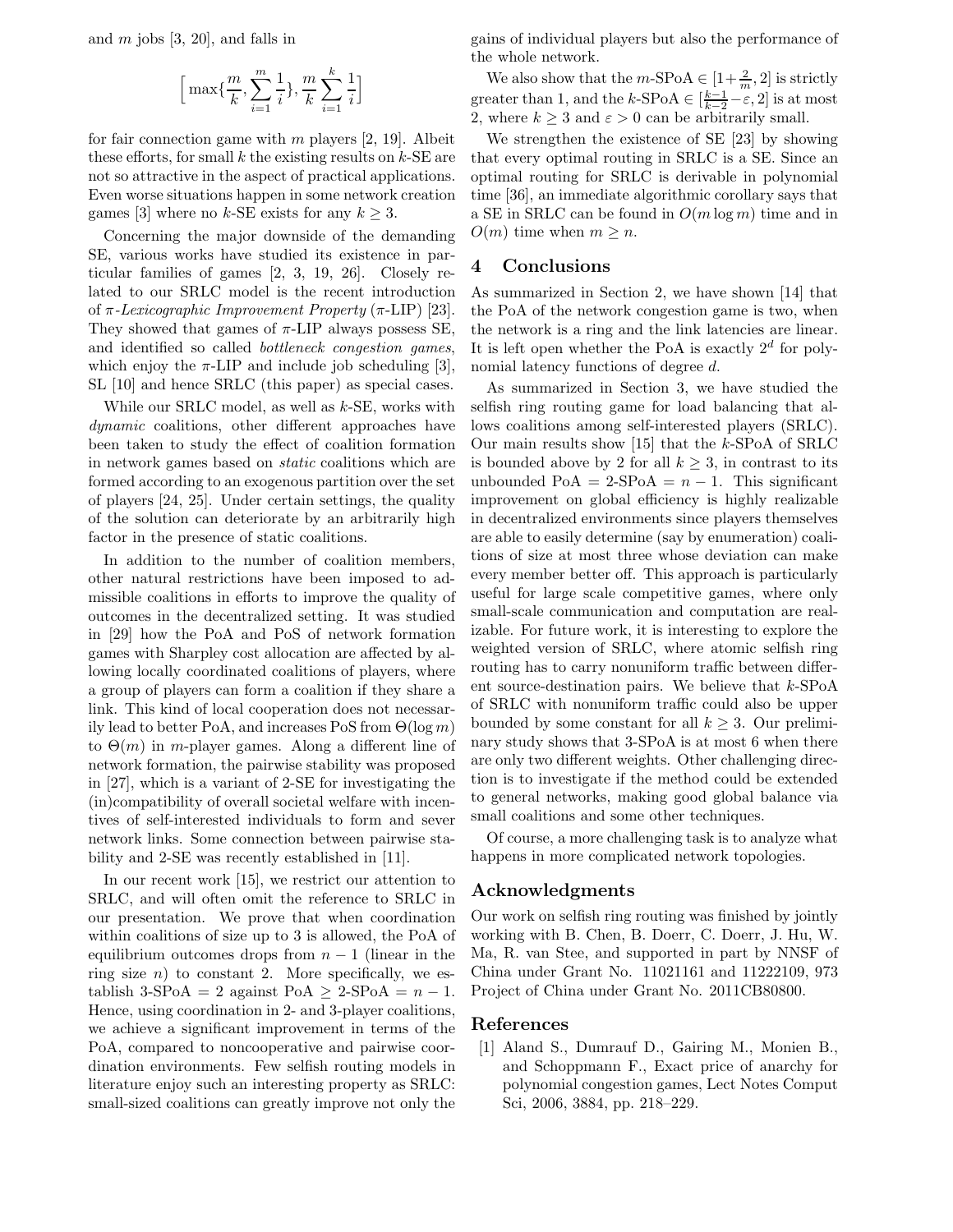- [2] Albers S., On the value of coordination in network design. SIAM J Comput, 2009, 38, pp. 2273–2302.
- [3] Andelman N., Feldman M., Mansour Y., Strong price of anarchy, Games Econom Behav, 2009, 65, pp. 289–317.
- [4] Anshelevich E., Dasgupta A,, Kleinberg J., Tardos E., Wexler T., Roughgarden T., The price of stability for network design with fair cost allocation, SIAM J Comput, 2009, 38, pp. 1602–1623.
- [5] Arcaute E., Johari R., Mannor S., Network formation: bilateral contracting and myopic dynamics, IEEE Trans Automat Control, 2009, 54, pp. 1765– 1778.
- [6] Aumann R., Acceptable points in general cooperative n-person games. Contributions to the Theory of Games 4. Princeton University Press, Princeton, N.J., 1959, pp. 287–324.
- [7] Awerbuch B., Azar Y., Epstein A., The price of routing unsplittable flow, Proc of STOC 2005, pp. 57–66.
- [8] Banerjee A., Yoo J., Minimizing maximum logical link congestion in packet switched optimal networks, Proc of ICC 1997, 3, pp. 1298–1302.
- [9] Banner R., Orda A., Bottleneck routing games in communication networks, IEEE J Sel Areas Commun, 2007, 25, pp. 1173–1179.
- [10] Busch C., Magdon-Ismail M., Atomic routing games on maximum load, Theoret Comput Sci, 2009, 410, pp. 3337–3347.
- [11] Calvó-Armengol A., İlkılıç R., Pairwise-stability and Nash-equilibria in network formation, Int J Game Theory, 2009, 38, pp. 51–79.
- [12] Chen B., Chen X., Hu X., The price of atomic selfish ring routing, J Comb Optim, 2010, 9(3), pp. 258–278.
- [13] Chen B., Chen X., Hu J., Stability vs. optimality in selfish ring routing, to appear at Acta Mathematica Sinica, 2013.
- [14] Chen X., Doerr B., Doerr C., Hu X., Ma W., Stee R., The price of anarchy for selfish ring routing is two, submitted to ACM Trans Econom and Comput, 2013.
- [15] Chen X., Hu X., Ma W., Balancing load via small coalitions in selfish ring routing game, submitted to WINE 2013.
- [16] Cheng C.T., Improved approximation algorithms for the demand routing and slotting problem with unit demands on rings, SIAM J Discrete Math, 2004, 17, pp. 384–402.
- [17] Christodoulou G., Koutsoupias E., The price of anarchy of finite congestion games, Proc of STOC 2005, pp. 67–73.
- [18] Cole R., Dodis Y., Roughgarden T., Bottleneck links, variable demand, and the tragedy of the commons, Proc of STOC 2006, pp. 668-677.
- [19] Epsteina A., Feldmanb M., Mansour Y., Strong equilibrium in cost sharing connection games, Games Econom Behav, 2009, 67, pp. 51–68.
- [20] Fiat A., Kaplan H., Levy M., Olonetsky S., Strong price of anarchy for machine load balancing. Lect Notes Comput Sci, 2007, 4596, pp 583–594.
- [21] Gairing M., Lucking T., Marios Mavronicolas, and Burkhard Monien, The price of anarchy for restricted parallel links, Parallel Process Lett, 2006, 16(1), pp. 117–132.
- [22] GLORIAD, Global ring network for advanced applications development, http://www.gloriad.org.
- [23] Harks T., Klimm M, Möhring H., Srong Nash equilibira in games with the lexicographical improvement property. Lect Notes Comput Sci, 2009, 5929, pp 463–470.
- [24] Harks, T., Stackelberg strategies and collusion in network games with splittable flow, Lect Notes Comput Sci, 2009, 5426, pp. 133–146.
- [25] Hayrapetyan A., Tardos  $\acute{E}$ , Wexler T., The effect of collusion in congestion games, Proc of STOC 2006, pp. 89–98.
- [26] Holzman R., Law-yone N., Network structure and strong equilibrium in route selection games, Math Social Sci, 2003, 46, pp. 193–205.
- [27] Jackson M.O., A survey of models of network formation: stability and efficiency. Group Formation in Economics: Networks, Clubs and Coalitions, Cambridge Univ Press, Cambridge, UK, 2012.
- [28] Koutsoupias E., Papadimitriou C.H., Worst-case equilibria, Lect Notes Comput Sci, 1999, 1563, pp. 404–413.
- [29] Leonardi S., Sankowski P., Network formation games with local coalitions, Proc of PODC 2007, pp. 299–305.
- [30] Lin H., Roughgarden T., Tardos E., Walkover ´ A., Stronger bounds on Braess's paradox and the maximum latency of selfish routing, SIAM J Discrete Math, 2011, 25(4), pp. 1667–1686.
- [31] Procaccia A.D., Rosenschein J.S., The communication complexity of coalition formation among autonomous agents, Proc of AAMAS 2006, pp, 505–512.
- [32] Qiu L., Yang Y.R., Zhang Y., Shenker S., On selfish routing in internet-like environments, IEEE ACM Trans Networking, 2006, 14, pp. 725–738.
- [33] Roughgarden T., The price of anarchy is independent of the network topology, Proc of STOC 2002, pp. 428–437.
- [34] Roughgarden T., Tardos É., How bad is selfish routing? J ACM, 2002, 49(2), pp. 236–259.
- [35] Schrijver A., Seymour P.D., and Winkler P., The ring loading problem, SIAM J Discrete Math, 1998, 11(1), pp. 1–14.
- [36] Wang B.-F., Linear time algorithms for the ring loading problem with demand splitting, J Algorithms, 2005, 54(1), pp. 45–57.
- [37] Wang Y., Wang Z., Explicit routing algorithms for Internet traffic engineering, Proc of ICCCN 1999, pp. 582–588.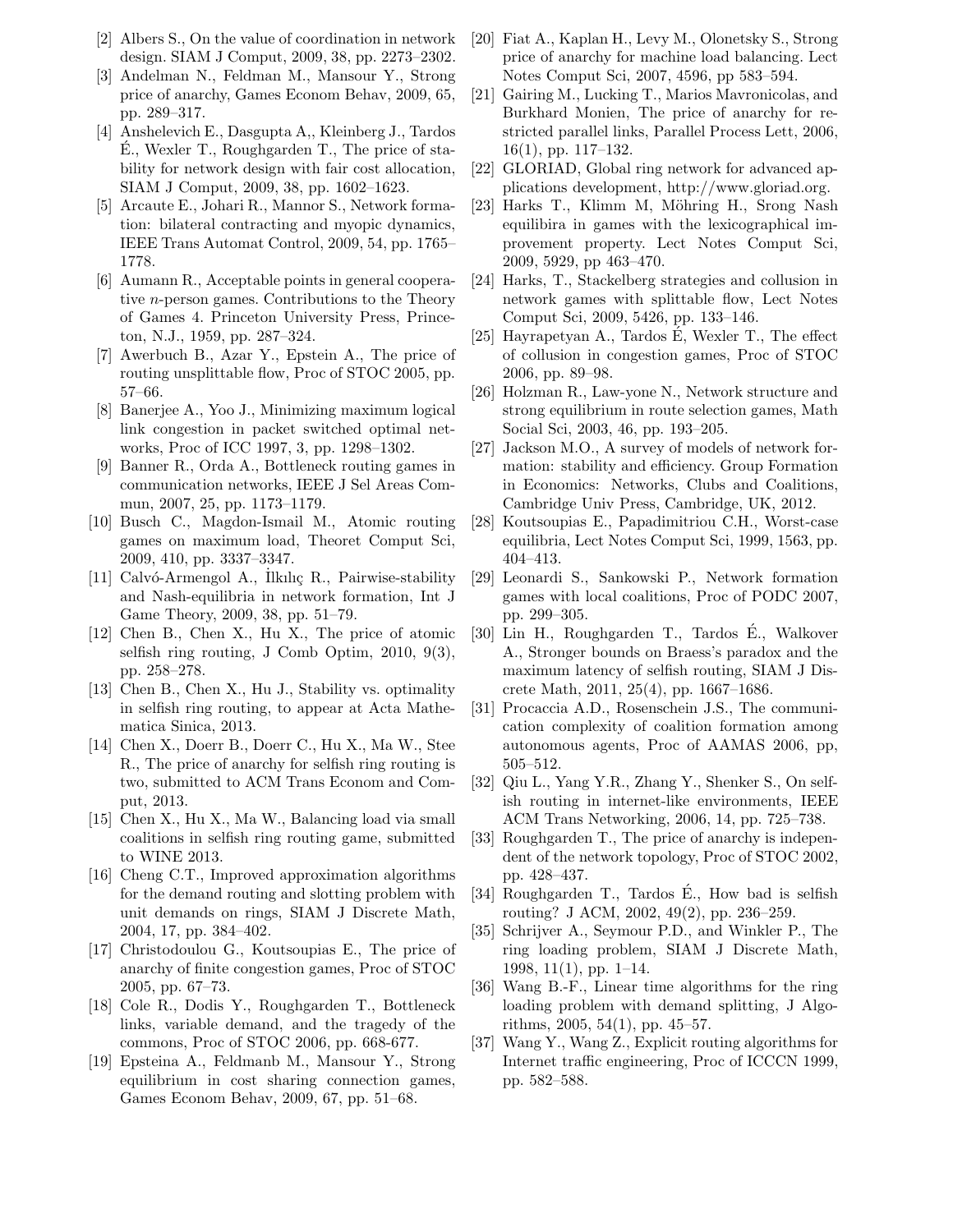# **The top of a cliff, here too is an invite of the Moon**

When the late Master (=Basho\*) came up to the capital (=Kyoto), Kyorai\*\* said to him: "Master, Shudo (=a friend of Kyorai's & member of of Basho's haiku-circle) said he would rather put 'monkey of the Moon'\*\*\* (in lieu of 'invite of the Moon' ). I retorted, houever, that invite would be better. What is your judgement on this point?"

The late Master said: "What on earth has a 'monkey' got to do here?! You, when you composed this haiku, what intent had you in mind?"

Kyorai 's answer was: "One evening of bright moonshine, off I went in the countryside, wandering & meditating aloud one verse or another. And there, perched on top of a cliff, I saw a haiku poet-extravagant (like myself)."

The late Master said: "Put yourself forward and say: 'Here am I, an invite of yours, Mistress Moon!', thus making the poem talking about yourself. That will bring forth some poetic fantasy. You should by all means make this poem talk of yourself. Prizing it very highly, I have already included this haiku in my (circle's) anthology 'Oi-no-Kobumi ' (=Opuscule in the Rucksac)."

My initial intent in comosing the poem, then, was indeed twice or even thrice inferior! Interpreting it after the late Master's manner, its author emerges doned with a certain air of poetic extravagance! Setting myself aback and now considering the haiku talking exclusively of its author invested with an air of poet-fantaisit, the poem's interest grew tenfold more than in its original intent . Verily author himself didn't know of its real value!

- \* Matsuo Bashyo (=松尾芭蕉, 1644-94)
- \*\* Mukai Kyorai (=向井去来, 1651-1704)
- \*\*\* Mu-Xi (=牧渓, 北宋仏僧・画人, Buddhist monk & painter, Northern Sung Dynasty (13th c,) 『猿猴図』, & 長谷川等伯, Japanese painter (16th c.) 『猿猴捉月図』( A monkey trying to catch Moon)
- (2) Liu Ting-Zhi (劉 廷之、別伝曰、宋 之問(Sung Zhi-Men)作之):  $\mathbb{R}^n$ 代悲白頭翁 $\mathbb{I}(\mathsf{=}\ \tilde{}'$ Lamentation on behalf of white haired old man $\tilde{}'$ )

「年年歳歳花相似、 歳歳年年人不同」 (= Yea<sup>r</sup> in and year out, flowers bloom idenntical, Year out and year in, men are't the same.)

(3) Paul Valery (1871-1945), French poet of Symbolist School : "J'avais pense et naivement note, peu de temps aupravant, cette opinion en forme de voeu: que si je devais ecrire, j'aimerais infinimentmieux ecrire en toute conscience et dans une entiere lucidite quelque chose de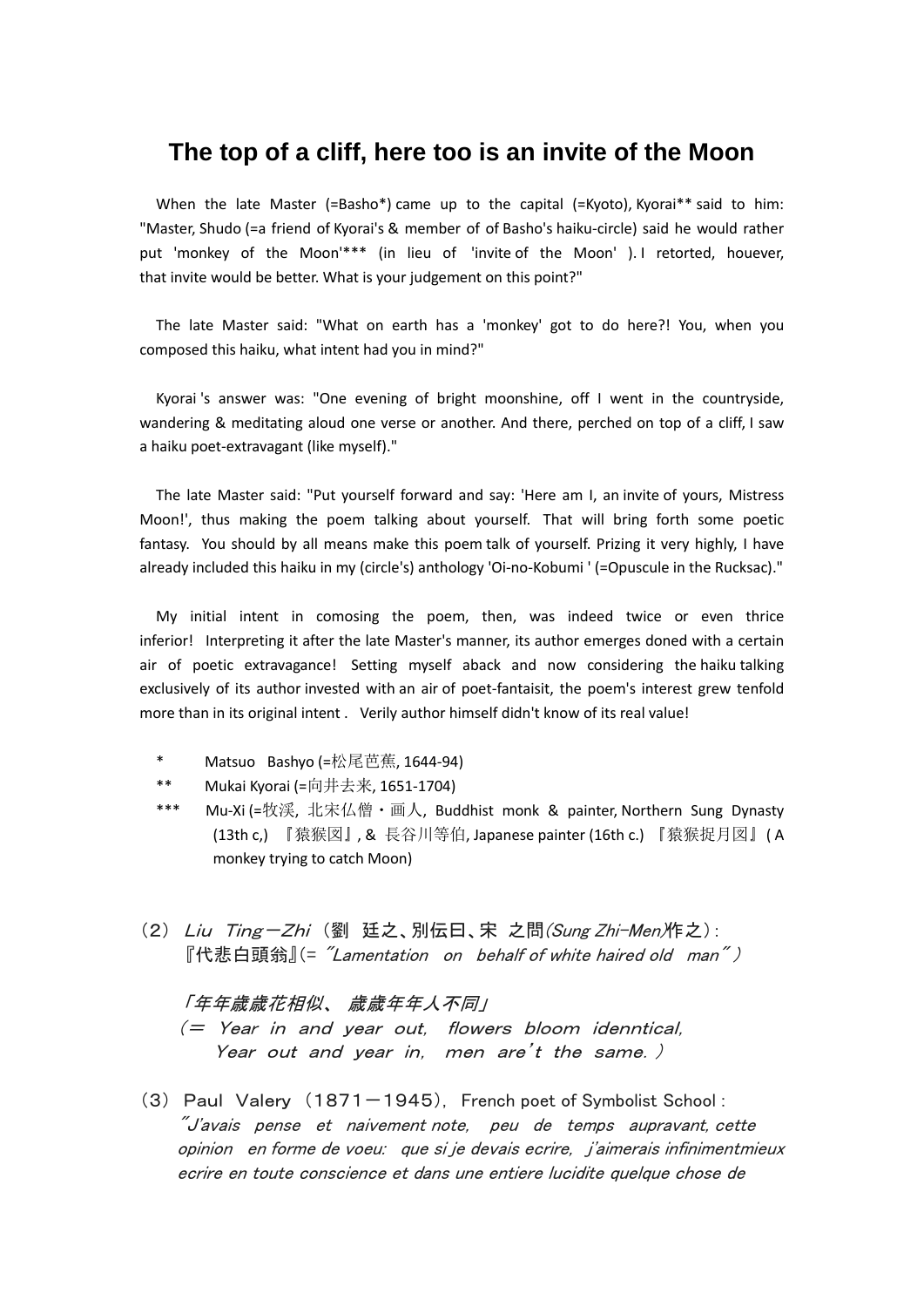### faible, que d'enfanter a la faveur d'une transe et hors de moi-meme un chef-d'oeuvre d'entre les plus beaux."

(= I have thought and naively noted, a little while ago, this opinion in the form of a vow: that should I ever write (poems), I would infinitely prefer to write in the fullest awareness and lucidity (of mind) something feeble, than to give birth , thanks to a trance and beside myself, to a masterpiece, (even) among the most beautiful ones.)

(3') Stephan Mallarme (1842-93), founder of French symbolist poetic school:

" Un coup de de' , JAMAIS <sup>n</sup>'abolira le HASARD ! " (Igitur) (= A throw of dice, NEVER will it eliminate the CHANCE !)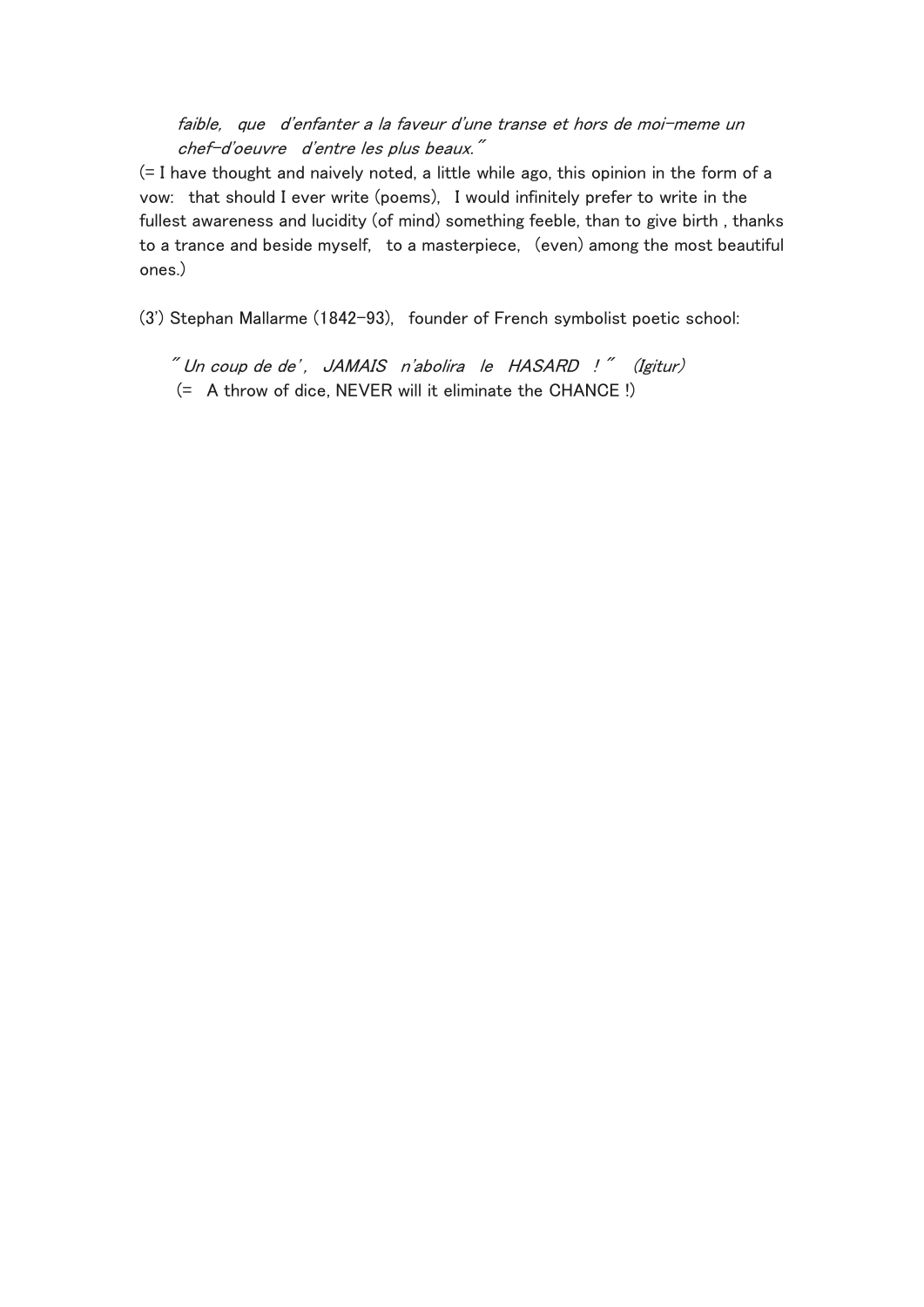# **THE SPARSEST SOLUTION OF UNDERDETERMINED LINEAR SYSTEMS: RSP-BASED THEORY**

*Yunbin Zhao*<sup>1</sup>

<sup>1</sup>*School of Mathematics, University of Birmingham, Edgbaston, Birmingham B15 2TT, United Kingdom Email: y.zhao.2@bham.ac.uk*

**Keywords:** Sparsest solutions, linear system, *ℓ*1 minimization, cardinality minimization, sparse signal recovery, compressed sensing.

#### **Abstract**

Many data types arising from signal and image processing and other engineering fields can be sparsely represented, and various data processing tasks such as compression, reconstruction, transmission and separation can formulated as the so-called cardinality minimization problem

$$
\min\{\|x\|_0 : Ax = b\},\
$$

where  $A \in R^{m \times n}$  ( $m < n$ ) is a matrix, and  $b \in R^m$ is a vector, and  $||x||_0$  is the cardinality of *x*, i.e., the number of nonzero components of *x.*

The aim of this problem is to locate a sparsest solution to the linear system  $Ax = b$ . This is a NP-hard problem, to which even the profound linear algebra do not efficiently apply. However, this problem lies in the core of the newly developed Compressed Sensing theory pioneered by Donoho [2], Cand´es, Tao [1], etc. One of the heuristic method for cardinality minimization is the *ℓ*1-minimization

$$
\min\{\|x\|_1 : Ax = b\}.
$$

which, in signal and imaging literature, is called the Basis Pursuit method.

A fundamental question addressed over the past a few years is: *When does ℓ*1*-minimization solve the cardinality minimization problem?* However, various sufficient conditions developed so far remain very restrictive. This stimulates us to further examine the relationship between the cardinality minimization and  $\ell_1$ -minimization problems. Thus it is necessary to introduce the following concepts:

**Definition 1** (Zhao [4]) (i) *Cardinalityminimization and ℓ*1*-minimization problems are said to be strongly equivalent if the unique solution to cardinality minimization coincides with the unique solution to ℓ*1*-minimization.* (ii) *Cardinalityminimization and ℓ*1*-minimization problems are said*

*to be equivalent if there exists a solution to cardinality minimization that coincides with the unique solution to the ℓ*1*-minimization problem.*

It is evident that the *equivalence* does not require that the cardinality problem have a unique solution, but the *strong equivalence* does. In general, the system  $Ax = b$  may have multiple sparsest solutions, and does not meet the *strong equivalence* condition. At present, most of the existing conditions (sufficient conditions) for the relationship of cardinality minimization and *ℓ*1-minimization are largely developed for the strong equivalence. The main incentive of such development is the newly developed compressed sensing theory. This theory builds some conditions under which sparse signals can be exactly recovered by certain decoding methods, including the  $\ell_1$ -minimization method.

While extensive researches have been undertaken over the past a few years, many fundamental questions remain open or not adequately addressed. For instance,

- *•* Can the numerical performance of basis pursuit method be more efficiently explained by a new theory than the current theory?
- *•* When the linear system has multiple sparsest solutions, under what condition the *ℓ*1-method can guarantee to find a sparsest solution?
- *•* How to deterministically interpret the limit of basis pursuit method for finding a sparsest solution?
- *•* Can we further develop a new theory for sparsity recovery based on some new matrix property rather than existing ones?

To address these questions, we introduce the new property: range space property (RSP), motivated very naturally from optimization theory itself and from the practical needs of further development of sparse signal recovery theory and applications.

Our RSP-based theory goes beyond the existing recovery theory. It turns out to be a new angle for the study of sparsity recovery theory. We can apply this theory to deal with a wider range of linear systems than the existing theory. This theory can successfully interpret the strong equivalence and equivalence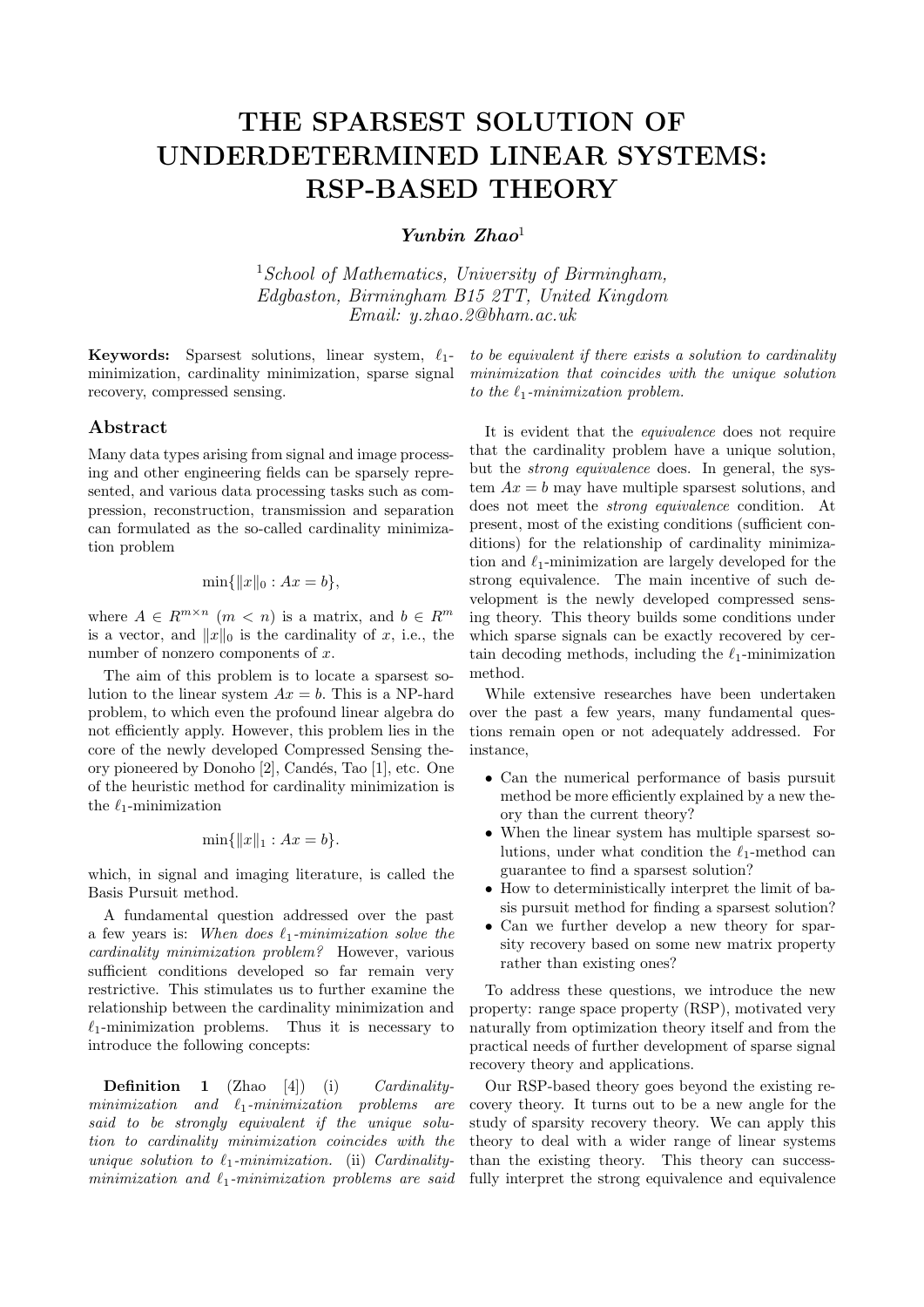of caridnality-minimization and *ℓ*1-minimization, even when the existing theory fails.

To largely address the afore-mentioned open questions, we first prove the following theorem:

**Theorem 1** (Zhao [4]) *x is the unique least*  $\ell_1$ *-norm solution to the linear system*  $Ax = b$  *if and only if the so-called range space property (RSP) and a full-rank property hold at x.*

This theorem completely characterized the condition for the uniqueness of *ℓ*1-minimizer. Based on this theorem, we may further addressed the afore-mentioned questions, and we may develop a new sparse signal recovery theory. For instance, together with a Fuchs [3]'s theorem, we may prove the following result:

**Theorem 2** (Zhao [4]) *A sparsest solution to a linear system is the unique least ℓ*1*-norm solution of the system if and only if it satisfies the range space property (irrespective of the multiplicity of sparsest solutions)*.

The RSP-based analysis enables us to go beyond the existing theory and to deal with the linear system with multiple sparsest solutions, and this new analysis can efficiently interpret the numerical performance of Basis Pursuit method, better than most of the existing theory. As a result, a new recovery theorem for compressed sensing can be developed, based on the so-called RSP of order *K.* For instance, we obtained the following theorem:

**Theorem 3** (Zhao [4]) *Any K-sparse signal can be exactly recovered by*  $\ell_1$ -method *if and only if*  $A^T$  *has the RSP of order K.*

Finally, we briefly discuss the partial-informationbased recovery problems. The theory and methods for such problems have been recently discussed by several authors. In practice, some information for target vectors is known. For instance, the cardinality  $||x||_0 = k$  is known, or even part of the support of vectors is known. The problem is to recover its full support and associated values. We take such a case as an example to show how the concept of Weak-RSP can be easily adapted to cope with such recoveries. We may define the following more relaxed concept than the RSP of order *K.*

**Definition 2.** (i) (PRSP of order *K*) *A<sup>T</sup> is said to satisfy the partial range space property (PRSP) of order K if for any disjoint subsets*  $S_1, S_2$  *of*  $\{1, ..., n\}$ *with*  $|S_1| + |S_2| = K$ , the range space  $\mathcal{R}(A^T)$  *contains a* vector  $\eta$  such that  $\eta_i = 1$  for all  $i \in S_1$ ,  $\eta_i = -1$  for *all*  $i \in S_2$ , *and*  $|\eta_i| < 1$  *otherwise.* (ii) (PWRSP of order *k*) *A<sup>T</sup> is said to have partial weak range space*

*property (PWRSP) of order K if for any disjoint subsets*  $S_1, S_2 \subseteq \{1, ..., n\}$  *such that*  $|S_1| + |S_2| = K$ *and* ( *A<sup>S</sup>*<sup>1</sup> *A<sup>S</sup>*<sup>2</sup> ) *has full column rank, the range space*  $\mathcal{R}(A^T)$  *contains a vector*  $\eta$  *such that*  $\eta_i = 1$ *for all*  $i \in S_1$ ,  $\eta_i = -1$  *for all*  $i \in S_2$ , *and*  $|\eta_i| < 1$ *otherwise.*

Based on the above definition, we can prove the following result.

**Theorem 4** *Assume that the measurements of the form*  $y = Ax$  *are taken.* 

(i) *Any x with*  $||x||_0 = K$  *can be exactly recovered by the*  $\ell_1$ -method if and only if  $A^T$  satisfies the PRSP of *order*  $K$ *, where*  $K <$  *Spark* $(A)$ *.* 

(ii) *Any x with*  $||x||_0 = K$  *and*  $(A_{J_+} A_{J_-})$ *being full-column-rank can be exactly recovered by the*  $\ell_1$ *-method if and only if*  $A^T$  *has the PWRSP of order K,* where  $K \leq m$ .

Of course, tailored to different types of available information, we would like to seek for sensing matrices with other specific RSPs, other than the Definition 2. We now give a simple example of partial-informationbased recovery via partial RSPs.

**Example 1.** Suppose that  $||x||_0 = 2$  and Supp $(x) \subset$  ${1, 2, 3}$  are known information for vector  $x \in R^4$ . Clearly, there are infinitely many such 2-sparse vectors in  $R<sup>4</sup>$ . Can we recover all such sparse vectors? Consider the  $3 \times 4$  matrix

$$
A = \left( \begin{array}{cccc} 1 & 0 & 0 & 1/\sqrt{3} \\ 0 & 1 & 0 & 1/\sqrt{3} \\ 0 & 0 & 1 & 1/\sqrt{3} \end{array} \right).
$$

By checking the possible vectors in  $\mathcal{R}(A^T)$ , it is easy to verify that  $A<sup>T</sup>$  satisfies the following PWRSP of order 2: For any two disjoint subsets  $S_1, S_2$  of  $\{1, 2, 3\}$ with  $|S_1| + |S_2| = 2$ , the matrix  $(A_{S_1} \ A_{S_2})$  has full column rank, and  $\mathcal{R}(A^T)$  contains a vector satisfying that  $\eta_i = 1$  for  $i \in S_1$ ,  $\eta_i = -1$  for  $i \in S_2$ , and  $|\eta_i| < 1$ for else components. Thus, by Theorem 4(ii), all sparse vectors with  $||x||_0 = 2$  and  $\text{Supp}(x) \subset \{1, 2, 3\}$  can be exactly recovered by  $\ell_1$ -minimization using this sensing matrix. Note that not all 2-sparse vectors with  $||x||_0 = 2$  can be exactly recovered by this matrix. In fact, some 2-sparse vectors with  $x_4 \neq 0$  does not satisfy the RSP and thus cannot be recovered by  $\ell_1$ minimization. Also, it is not difficult to check that *A<sup>T</sup>* satisfies certain PWRSP of order 3, and hence a proportion of 3-sparse vectors (which are the vectors with highest sparsity for this example) can be exactly recovered by the above matrix as well.

#### **References**

[1] E. Cand`es, Compressive sampling, *International Congress of Mathematicians*, Vol. III, 2006, pp.1433–1452.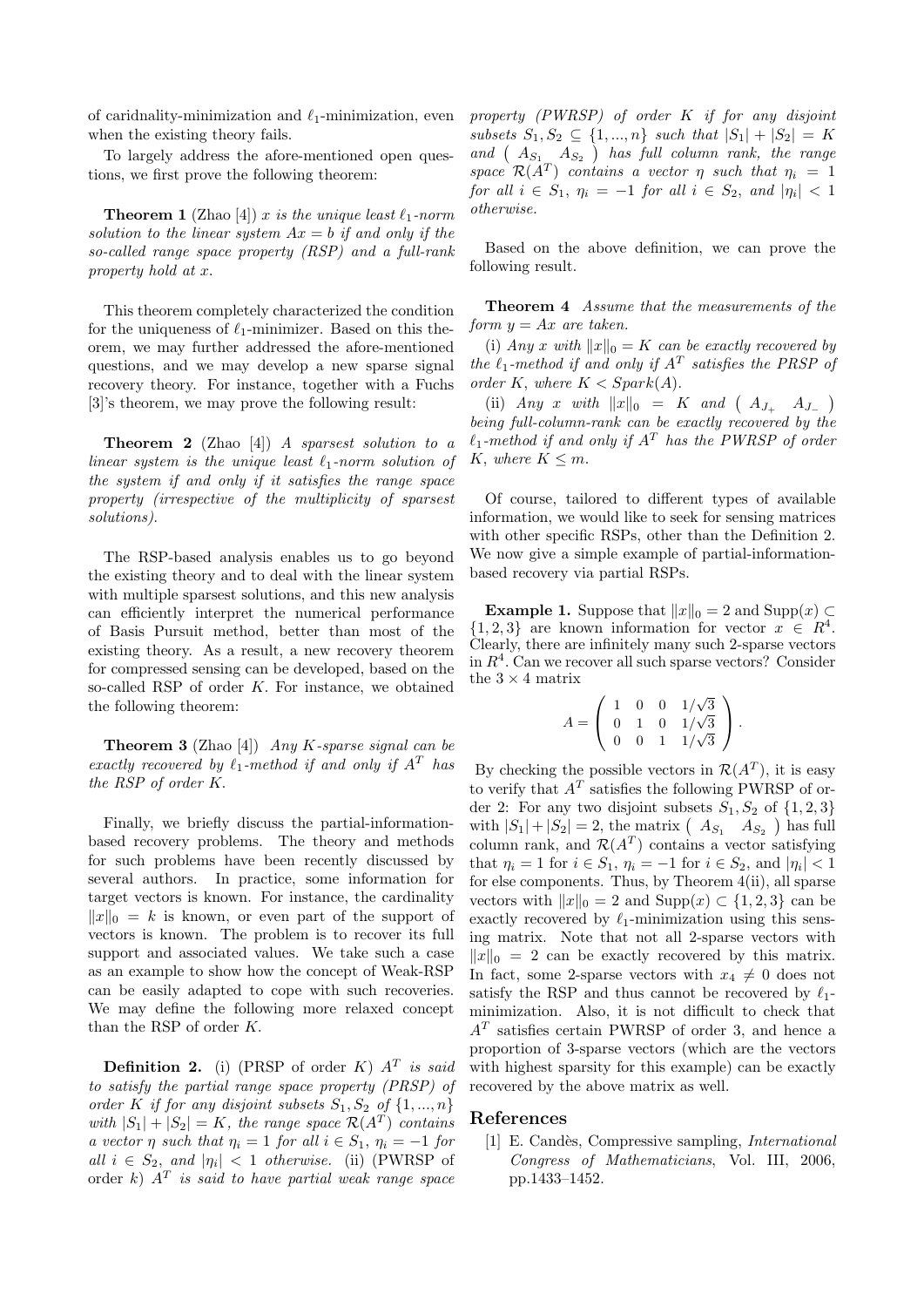- [2] D. Donoho, Compressed sensing, *IEEE Trans. Inform. Theory*, 52 (2006), pp. 1289–1306.
- [3] J.J. Fuchs, On sparse representations in arbitrary redundant bases, *IEEE Trans. Inform. Theory,* 50 (2004), pp.1341–1344.
- [4] Y.B. Zhao, RSP-Based Analysis for Sparsest and Least *ℓ*1-Norm Solutions to Underdetermined Linear Systems, Tech Report, School of Mathematics, University of Birmingham, 2012 (Revised 2013).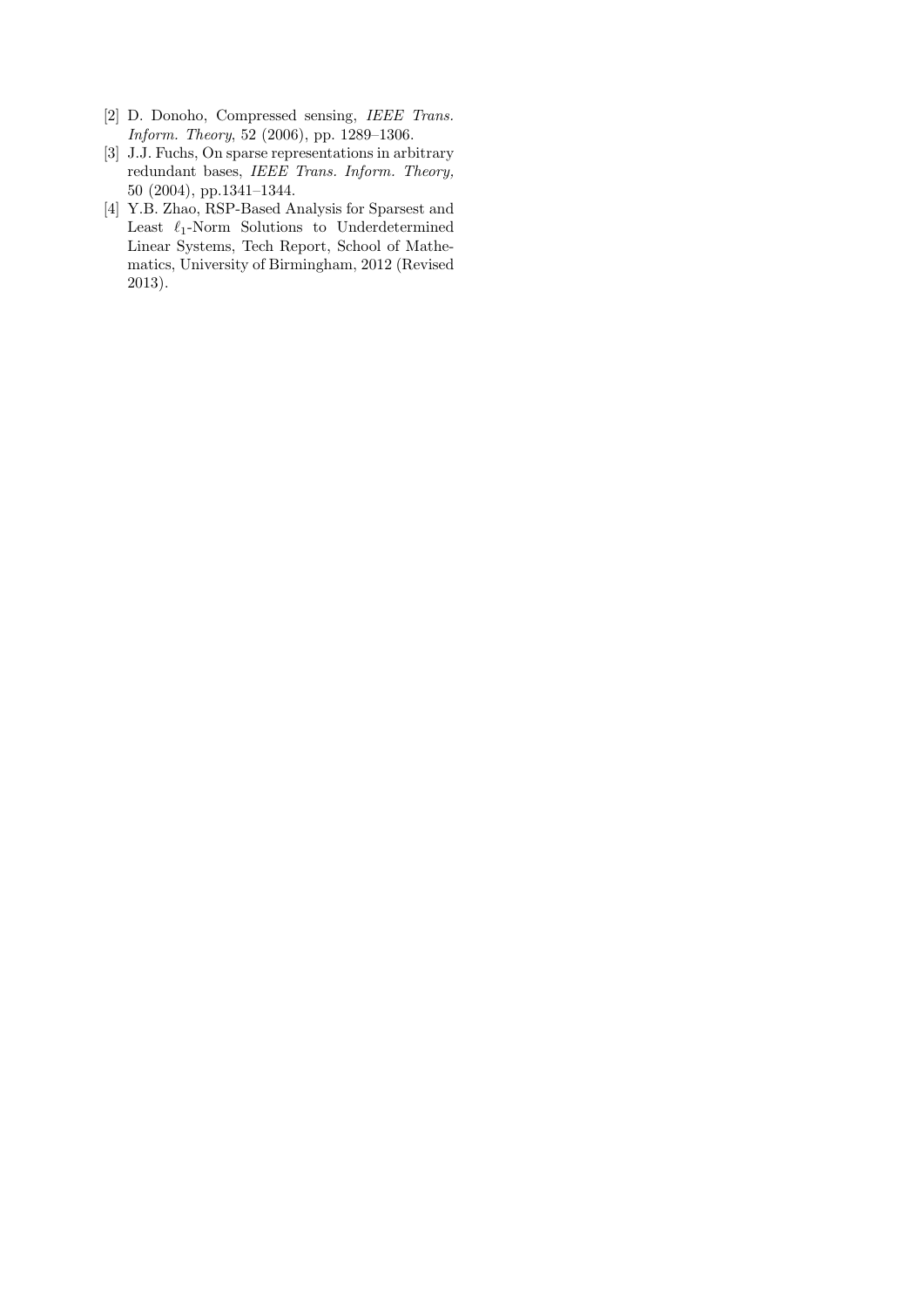# **Parallel Sessions**

**#1**

# The Phase 1 Simplex Algorithm On The Objective Hyperplane

#### **Pei-Wang Gao**

*Department of Mathematics, Minjiang University, Fuzhou 350121, China pwgao640328@yahoo.com*

This paper presents a new phase 1 simplex algorithm for solving linear programming problems. In the algorithm, first, the equation with the auxiliary objective function at the optimality as a new constraint is added to phase 1, and then a pivot is performed to generate one vertex on the associated objective hyperplane. This vertex may be feasible or not feasible. If it is feasible, the phase 1 sim-plex algorithm ends. Otherwise, proceed with the succes-sive iterations fixed on the objective hyperplane. Next, three variants are presented to achieve a feasible vertex or the conclusion that the original problem is infeasible. Var-iant 1 is a dual simplex algorithm without the row ratio test. In variants 2 and 3, the ideas of the bounding hyper-plane method and MBU dual simplex algorithm are ap-plied, respectively. Finally, computational study is done to test the efficiencies of three variants comparing to the ordinary simplex algorithm on some standard test prob-lems from NETLIB and MIPLIB, showing that variant 1 is simple in pivot rule, and variant 2 generally uses fewer iterations to solve those problems, and variant 3 generally spends less executive time at each iteration in the solution process.

### **#2**

# Mathematical Models For The Best Water Usage Strategy

**Zhenping Li1 , Jieqiong Hu<sup>2</sup> , Fei Zhao<sup>2</sup>**

*School of Information, Beijing Wuzi University, Beijing 101149, China; 2 Department of Postgraduate, Beijing Wuzi University, Beijing 101149, China. lizhenping66@163.com*

In this paper, we investigate the best water usage strategy problem of China. Firstly, based on the historical date from 2004 to 2012, we forecast the fresh water supply and demand in each province in

the near future by GM(1,1) model. Then we calculate the supply-demand gap and the pure fresh water surplus in each province, and partition all provinces into water supplying provinces and water-demanding provinces according to their signs of pure fresh water surplus. We formulate the problem into a linear programming model and a mix integer linear programming model respectively. The total costs in each model are calculated by the data of 2012. The total costs obtained from the mix integer linear programming model are 18680.59 billion yuan, which are 51883.53 billion yuan less than that obtained by the linear programming model. The results show that we can reduce the total costs of water usage by using multiple methods including pipeline transportation, desalinization and conservation etc.

#### **#3**

# Wake Homing Torpedo Confronts With Warship Based On Game Theory

**Sun Zhufeng, Zhu WeiLiang, Xue Changyou** *Navy Submarine Academy*,*QingDao 266071, China Sun\_zf@163.com* The process of wake homing torpedo attacking the target warship is a typical antagonized chase & evade problem. We have developed a two person zero sum game model to describe this problem and used LINGO to find out the optimal strategies for each players based on linear programming. We divide the strategies of the WHT as well as the target into several typical situation and construct the reward matrix of the game. The results show that there is no saddle point in common situation. Both sides of the game can receive the optimal results if the optimal mixed strategies are followed. Compared with traditional torpedo attacking method, this paper has revealed more possibilities for the submarine torpedo attacking results under sophisticated sea battle environment.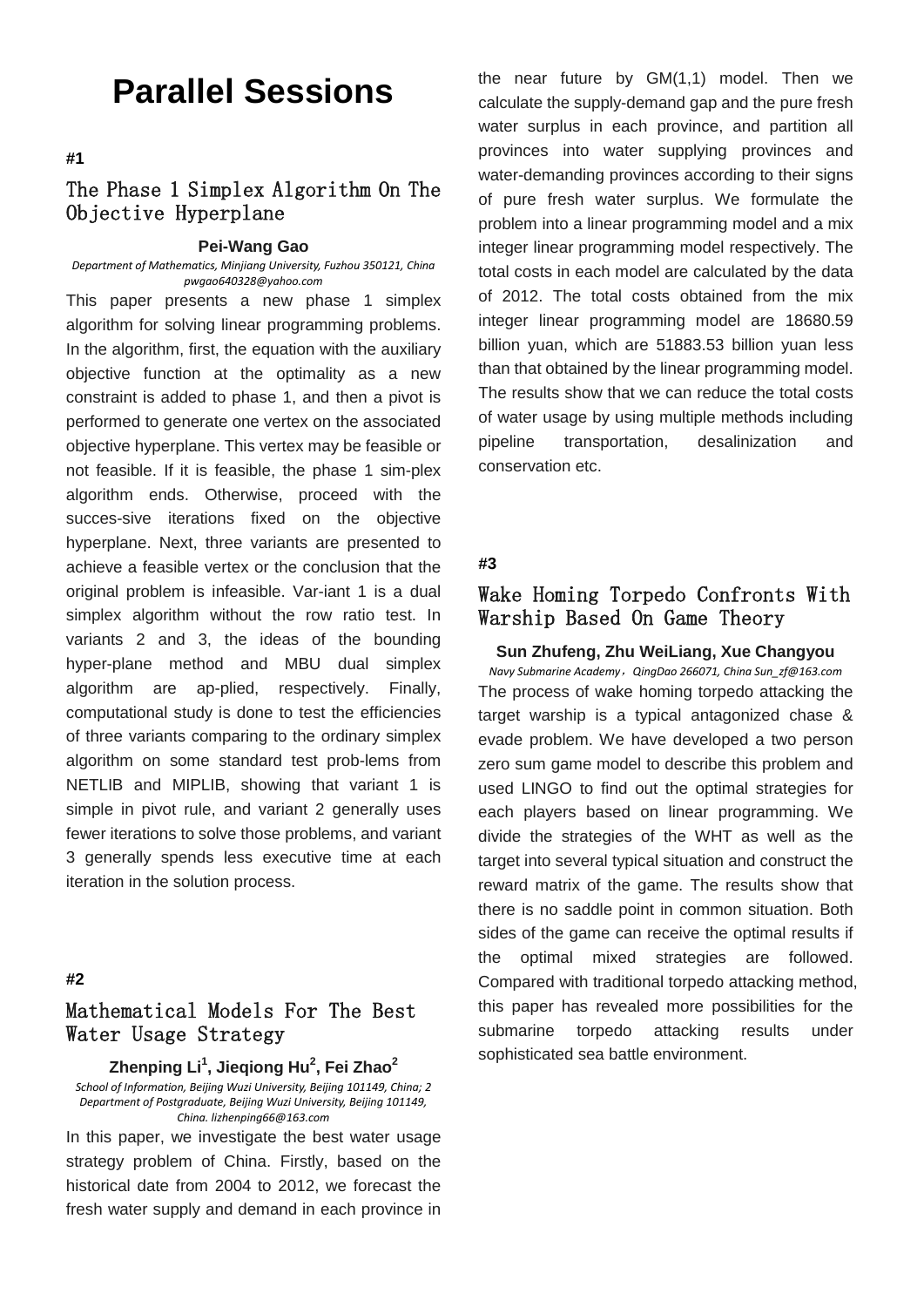# The Analysis of Growth and Reproduction of Industrial Clusters Based on View of Ecological **Coexistence**

#### **Liu Man-feng<sup>1</sup> Song Ying<sup>2</sup>**

*1.Cluster and Enterprise Development Research Center of Jiangxi University of Finance & Economics, Nanchang, Jiangxi, 330013; 2. Economic & Management School of Nanchang Hangkong University, Nanchang, Jiangxi, 330063 liumangfeng@sina.com, 362612807@qq.com* The behavior of industrial cluster is similar to the behavior of biological population, that is, the industrial cluster is seemed to be an ecological symbiotic system. The relationship between economic organizations in the industrial cluster is similar to the relationship of species in ecological system, and symbiotic reciprocity, competition and cooperation are the basic. The ecological development is mainstream and direction of industrial cluster. In this paper, firstly, we studied the ecological symbiosis growth model of industry cluster, and found it being according to logistic growth model; secondly, we studied the growth and reproduction of economic organizations in industrial cluster in three different cases, which with only competition relations, only beneficial relations, and both competition and beneficial cooperation relationship between economic organizations, and finally, we determined the number of economical organizations when the industrial cluster attained ecological equilibrium.

### **#7**

# A Universal Model With Arithmetic Of Two Turn Angle Shooting For Predetermined Encountering State

## **Han.-Quan.Dong, Ming.-Hua. Lu and Chang.-You.Xue**

*Navy Submarine Academy, Qingdao 266071, China powerd7868@163.com*

For solving the problem of calculating two turn angle shooting parameter with predetermined encountering state, by considering with possible process of special trajectory and shifting torpedo velocity, a universal model which satisfied the requirement of different shooting mode was constructed, and a formulas concerning Newton

iteration arithmetic was given. The correctness of the model and arithmetic was validated by numerical experiment; some conclusion indicated that the model and arithmetic could satisfy the requirements to calculate shooting parameter for straightforward, sound auto-guiding, wake-homing, salvo and target selection, etc.

#### **#9**

# Optimization Methods on the Planning of the Time Slots in TD-SCDMA System

### **Z.-P. Jiang<sup>1</sup> , S.-X. Gao<sup>2</sup>**

*1 Academy of Mathematics and Systems Science, CAS, Beijing 100190, China; 2 School of Mathematical Sciences, UCAS, Beijing 100049, China lstjzp07@aliyun.com, sxgao@ucas.ac.cn*

TD-SCDMA is the third-generation mobile communication standard of our country that adopts time slot duplex and code division multiple access (CDMA). Time slots planning, i.e. the division of uplink and downlink time slots, is critical in TD-SCDMA. Most existing algorithms and strategies are greedy algorithm, which can't ensure the optimality or approximate optimality of the result. In this paper, some optimization models on the planning of the time slots for single channel problem and multiple channel problem are proposed. The simulation result show that our method can get a good result.

# **#11**

# Inverse Dea Model With Considering Returns To Scale And Elasticity

### **X.-Y. Li1 , J.-C. Cui1**

*1 Academy of Mathematics and Systems Science, CAS, Beijing 100190, China xyli@amss.ac.cn, cjc@amss.ac.cn*

This paper discusses a new kind of inverse data envelopment analysis (DEA) model with considering returns to scale and elasticity of decision making unit (DMU). An inverse DEA model can be used for a DMU to estimate its input/output levels when some or all of its input/output entities are revised. Different from original inverse DEA model, the new model allows the efficiency score being changed, which is more of economical background. Under this hypothesis, by finding most production scale size of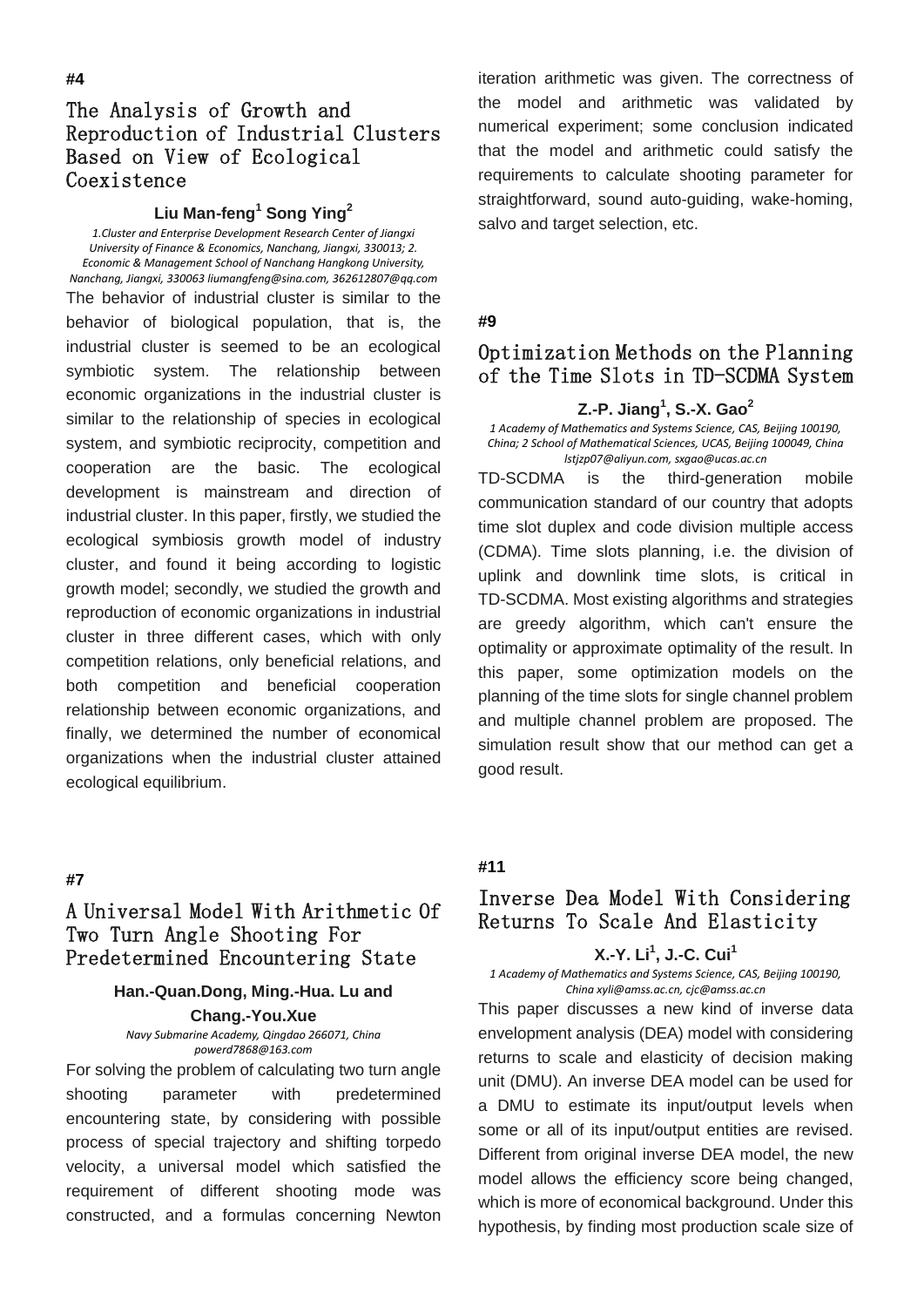the observed DMU, we propose a function to compute the approximate change of efficiency score, and then we construct an algorithm to solve the new inverse DEA model. Numerical example is discussed at last.

### **#13**

# A Minimum Cost k-reliable Network Interdiction Model

### **J. Zhao<sup>1</sup> , J.-Y. Wang<sup>2</sup> , H. Yu<sup>1</sup>**

*1 University of Chinese Academy of Sciences, Beijing 100049, China; 2 Communication University of China, Beijing 100024, China*

*[zhaojia11b@mails.ucas.ac.cn,](mailto:zhaojia11b@mails.ucas.ac.cn) wangjuyun@cuc.edu.cn, yuh@ucas.ac.cn* This paper proposes a model, "named a minimum cost k-reliable network interdiction", which minimizes the cost of setting sensors on arcs for preventing any potential threat into a protected area. Mathematically, given any directed graph with a source and a sink, several arcs need to be selected such that any path from source to sink contains at least k arcs in selected arcs with as few resources as possible. The original model is transferred to a bilevel formulation because it is nearly impossible to be exhibited explicitly, even for the network of a moderate size. This paper also proposes an approach for resolving a bilevel program where the lower level program is a mixed integer program. A small numerical example illustrates the feasibility of our model.

### **#14**

# Competitive Location Problem With Geographical Interdiction And Aggregation Effect

### **Zhenping Li1 , Jieqiong Hu<sup>2</sup>**

*1 School of Information, Beijing Wuzi University, Beijing 101149, China; 2 Department of Postgraduate , Beijing Wuzi University, Beijing 101149, China lizhenping66@163.com*

When multiple competitive facilities are located in the same place, they will attract more customers to use them, this phenomenon is called aggregation effect. The competitive location problem (CLP) with aggregation effect (AE) is investigated in this paper. Meanwhile, the geographical interdiction (GI) is considered. A new mathematical model for CLP with AE and GI is constructed. The objective function of the model is to maximize the profits. A method for solving the model is given. The aggregation effect is quantified by two parameters, which are the growth rate of demand and the discount rate of distance. The geographical interdiction can be eliminated by adding special nodes. We also do simulations on an example. The results show that when considering aggregation effect, more profits can be obtained by setting the competitive facilities in the same candidate point than setting them decentralized. By analyzing the relationships between the optimal solution and two parameters, we give some meaningful conclusions.

### **#15**

# Design and analysis of a maintenance service contract

### **Zhaotong Lian<sup>1</sup> , Jinbiao Wu1;2**

*1 Faculty of Business Administration, University of Macau, Macau SAR, China; 2 School of Mathematics and Statistics, Central South University, Changsha 410075, China lianzt@umac.mo, wujinbiao@ymail.com*

This paper studies a novel maintenance model with service contracts. We use a non-cooperative game formulation in which both parties, agent and unit owner, take the decisions by maximizing their expected profits to determine the agent's optimal pricing strategy, the length of warranty and the number of repairmen for a monopolist service agent providing the maintenance service. We find that the optimal length of warranty and the number of repairmen are independent of the warranty price functions. Furthermore, for fixed lifetime of the unit, the number of customers hardly affects the optimal length of warranty.

#### **#16**

# A Polynomial-Time Algorithm For Edge Coloring A Planar Graph With No Adjacent Short Cycles

### **Ling Xue<sup>1</sup>**

*1 Dept. of Information Engineering, Taishan Polytechnic, Taian, 271000, Shandong, China*

Let \$G\$ be a planar graph such that \$\Delta\geq 5\$ and any \$4\$-cycle is not adjacent to a \$3\$-cycle.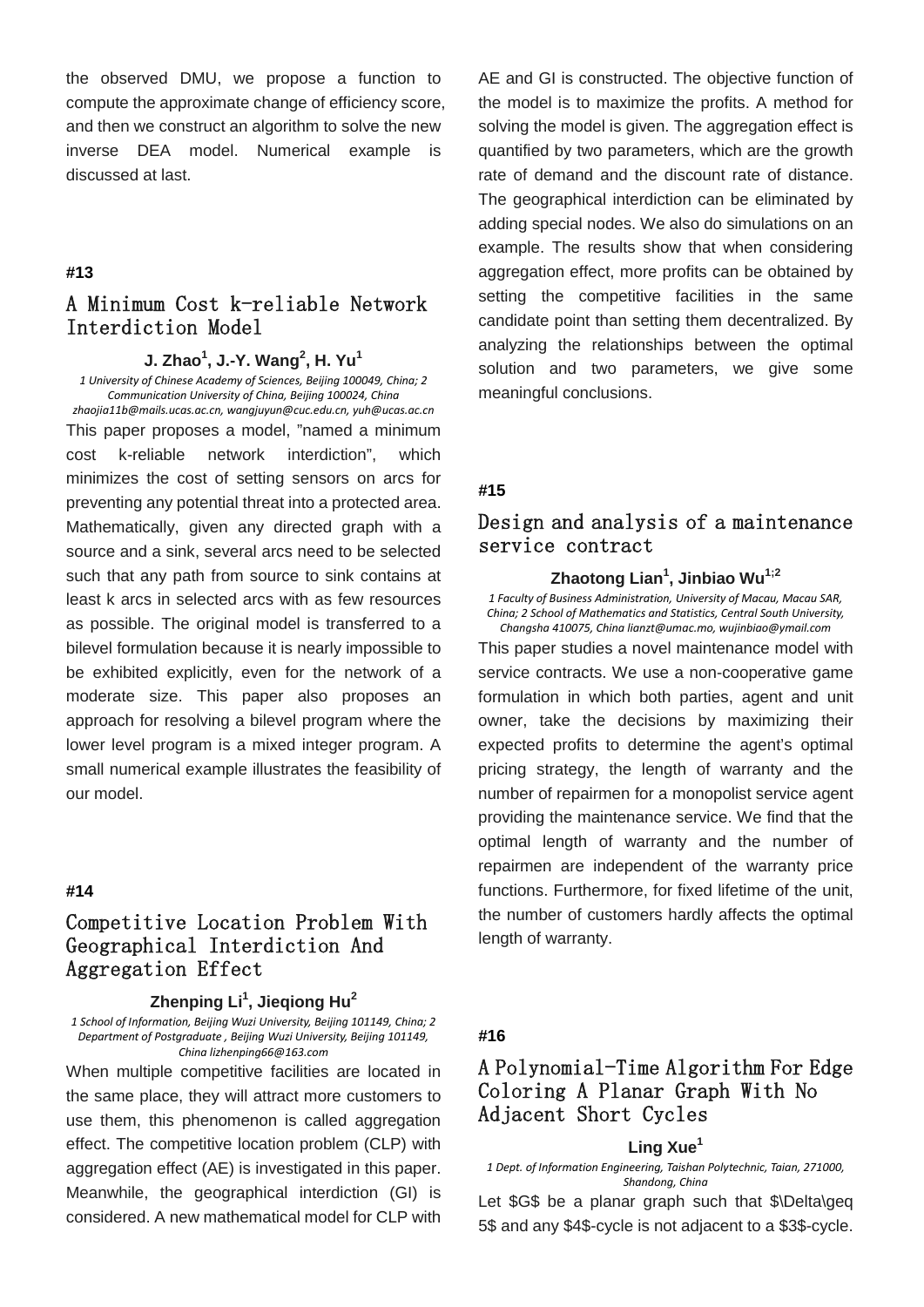In the paper, we prove that \$G\$ is of class \$1\$. The proof is constructive and supplies a polynomial-time algorithm to color the edges of \$G\$ with \$\Delta(G)\$ colors.

#### **#17**

# A Method Of Information Quality Assessment Of Ship ASW Operation

**Jian-Liu<sup>1</sup> , Chang-You Xue<sup>1</sup> , Yong-Jie Wang<sup>1</sup>**

*1 Academy of Navy Submarine, Qingdao 266071 navystrong@163.com* As it is difficult to assess quality of information of ship anti submarine warfare (ASW) operation by traditional methods, this paper gives a new method to solve the problem and builds a model of information quality assessment based on information entropy. Further, ASW ship operation information quality assessment database is given to offer a way to acquire the quality of information (QoI) in time indexed by the operation situation and operation time in the database. The method gives a beneficial way to evaluate the ship ASW operation efficiency and offers an aid for ship operation decision.

#### **#18**

# The Multi-Covering Location Problem Of Emergency Service Facilities With Considering Disaster Losses

### **Wenfeng Zhou<sup>1</sup> , Zhenping Li2**

*1 Deans Office, Beijing Wuzi University, Beijing 101149, China; 2 School of Information, Beijing Wuzi University, Beijing 101149, China lizhenping66@163.com*

The multi-covering location problem of emergency services facilities with considering disaster losses is investigated in this paper. The total costs of emergency service facilities and the losses caused by disasters are considered. The relationship between the losses caused by an accident disaster and the disaster's duration is analyzed. The relationship between the losses caused by a disaster and the distance (time) from the emergency services facility point to the disaster site (demand point) is formulated into a function. And the costs of the emergency services facility are divided into

the fixed operating costs and the facility rescuing costs. We propose a new mathematical model for multi-covering location problem of emergency service facilities. The objective function of our model is to minimize the sum of disaster losses and the total costs of emergency services facilities. We give a method for solving the model, do simulations on an example, analyze the results and give some discussions.

### **#19**

# The Optimization Of Gas Pipeline Transmission And End Segment Storage In Gas Network

# **Yanlu Xu<sup>1</sup> , Yan Ma<sup>1</sup> , Xiangfen Zhang<sup>1</sup> , Shunbao Li2 , Yushan Wang<sup>1</sup> , Ningli Zhang<sup>1</sup>**

*1 Department of Information Mechanical and Electrical Engineering, Shanghai Normal University, Shanghai200234, China; 2 Department of Mathematic & Science, Shanghai Normal University, Shanghai200234, China xu.yanlu@163.com, ma-yan@shnu.edu.cn, xiangfen@shnu.edu.cn, lsb@shnu.edu.cn, amywang@shnu.edu.cn, ningli\_2@126.com*

This paper describes a mathematical model for natural gas pipeline network which could help the sales company achieve maximum economic profits. In this paper, we analyze the pipeline network and consider many factors, including the end segment of pipeline for storage. Then we choose the feasible direction optimized algorithm for constrained nonlinear programming to solve the model. Finally, we give an example and come to a conclusion on that end segment storage in natural gas transmission has its own rationality and economic advantages.

### **#21**

## Non-Negative Matrix Factorization Based On Locally Linear Embedding

**C.-Y. Han, G.-Q. Shao, Y. Hao, Y. A, T.-D. Guo**

*School of Mathematical Science, UCAS, Beijing 100049, China [hancy@ucas.ac.cn,](mailto:hancy@ucas.ac.cn) [shaoguanqi09@mails.ucas.ac.cn,](mailto:shaoguanqi09@mails.ucas.ac.cn)* 

*[hyang0722@gmail.com,](mailto:hyang0722@gmail.com) [ayong08@mails.ucas.ac.cn,tdguo@ucas.ac.cn](mailto:ayong08@mails.ucas.ac.cn,tdguo@ucas.ac.cn)* In this paper, we proposed a novel method called Nonnegative Matrix Factorization based on Locally Linear Embedding (LLE-NMF). This idea is to factorize the nonnegative matrix considering the intrinsic geometric structure of the high dimensional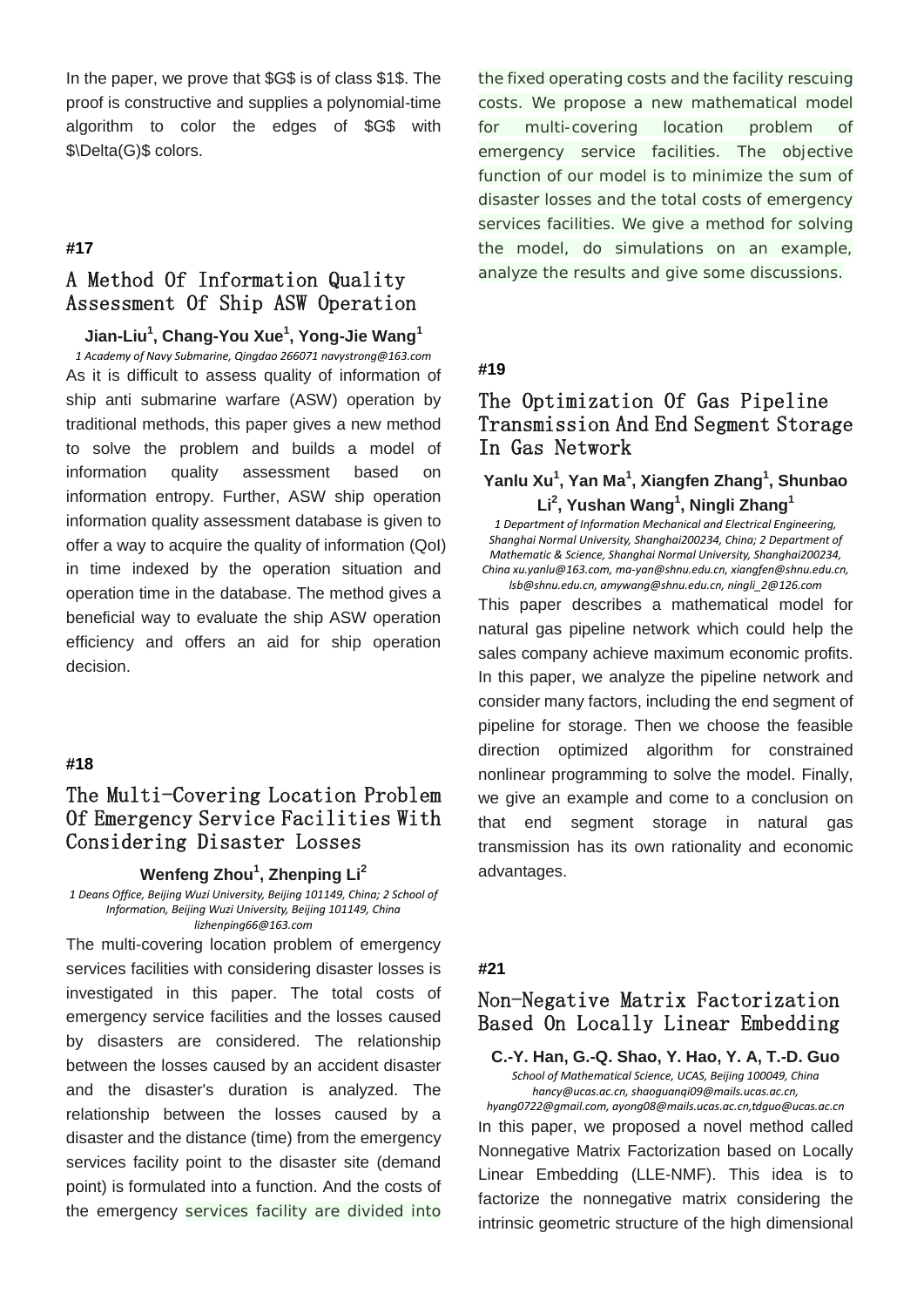data. Instead of the need to estimate pairwise distances between widely separated data points, LLE-NMF is able to find a compact representation recovering the global nonlinear structure from locally linear fits. We proposed updating rules and simulation results. In the experiments, we show the encouraging results of the method in comparison to the state-of-the-art algorithms on face image clustering.

#### **#22**

# Reliable Telecommunication Network Design Problem Under Node Failure

# **Tie Liu<sup>1</sup> , Wenguo Yang<sup>2</sup> , Ruguo Bu<sup>1</sup> , Jun Huang<sup>1</sup>**

*1 College of Engineering, University of Chinese Academy of Sciences, Beijing, China, 100049; 2 School of Mathematics Sciences, University of Chinese Academy of Sciences, Beijing, 100049 yangwg@ucas.ac.cn, liutie\_@126.com*

The design of telecommunication network with capacity constraints of links, routers and ports of routers is considered in this paper. Specially, we limit each demand flow traversed through within a pre-specifed number of links (called hops) under node failure scenarios in IP layer net-work. Such a design must be the most cost-effective and ensure that feasible flows continue to exist even when any relay node of the network fails. We propose a reliable mixed-integer programming (MIP) model with multi-scenario constraints to optimally design a minimum-cost survivable IP network that continues to support a good communication under any node failure scenario. Then transform the MIP model to many single scenario models containing simplified MIPs, nonlinear programming (NLP) models and MIP models under Benders decomposition. Three heuristic methods are proposed to solve these models including branch-and-bound algorithm, global algorithm for NLP, and heuristic algorithm based on benders decomposition.

### **#23**

# Robust P-Median Model For Facility Location Problem Based On Scenario Analysis In Emergency Management

### **Jianming Zhu<sup>1</sup> , Jun Huang1, De-Gang Liu<sup>2</sup>**

*1 College of Engineering and Information Technology, University of Chinese Academy of Sciences, Beijing 100049; 2 Academy of Mathematics and Systems Science, CAS, Beijing 100190, China jmzhu@ucas.ac.cn, junh@ucas.ac.cn, dliu@amt.ac.cn*

Uncertainty of disaster districts is an important character in emergency response, which brings great challenge for facility location decision before disasters. Many kinds of resources are reserved in these facilities in order to satisfy the requirement of affected districts. Careful deployment of facilities can decrease the response time and improve the ability of emergency management. In this paper, scenario analysis is proposed for forecasting disaster districts under uncertainty. In order to make robust decision, a robust p-median model is presented for facility location problem in dealing with the specified percent of affected districts. Since the robust model is NP-hard, an approximation algorithm is designed and theoretical ratio is analyzed. Finally, sensitivity analysis and performance evaluation for the proposed model and algorithm are shown by computational instances.

#### **#26**

### Lower Bounds For The Multislope Ski-Rental Problem

### **Hiroshi Fujiwara1 , Yasuhiro Konno<sup>1</sup> , and Toshihiro Fujito1**

*1Toyohashi University of Technology, 1-1 Tenpaku-cho, Toyohashi, 441-8580 Japan*

The multislope ski-rental problem is an extension of the classical ski-rental problem, where the player has several options of paying both of a per-time fee and an initial fee, in addition to pure renting and buying options. Damaschke gave a lower bound of 3.62 on the competitive ratio for the case where arbitrary number of options can be offered. In this paper we propose a scheme that for the number of options given as an input, provides a lower bound on the competitive ratio, by extending the method of Damaschke. This is the first to establish a lower bound for each of the 5- or-more-option cases, for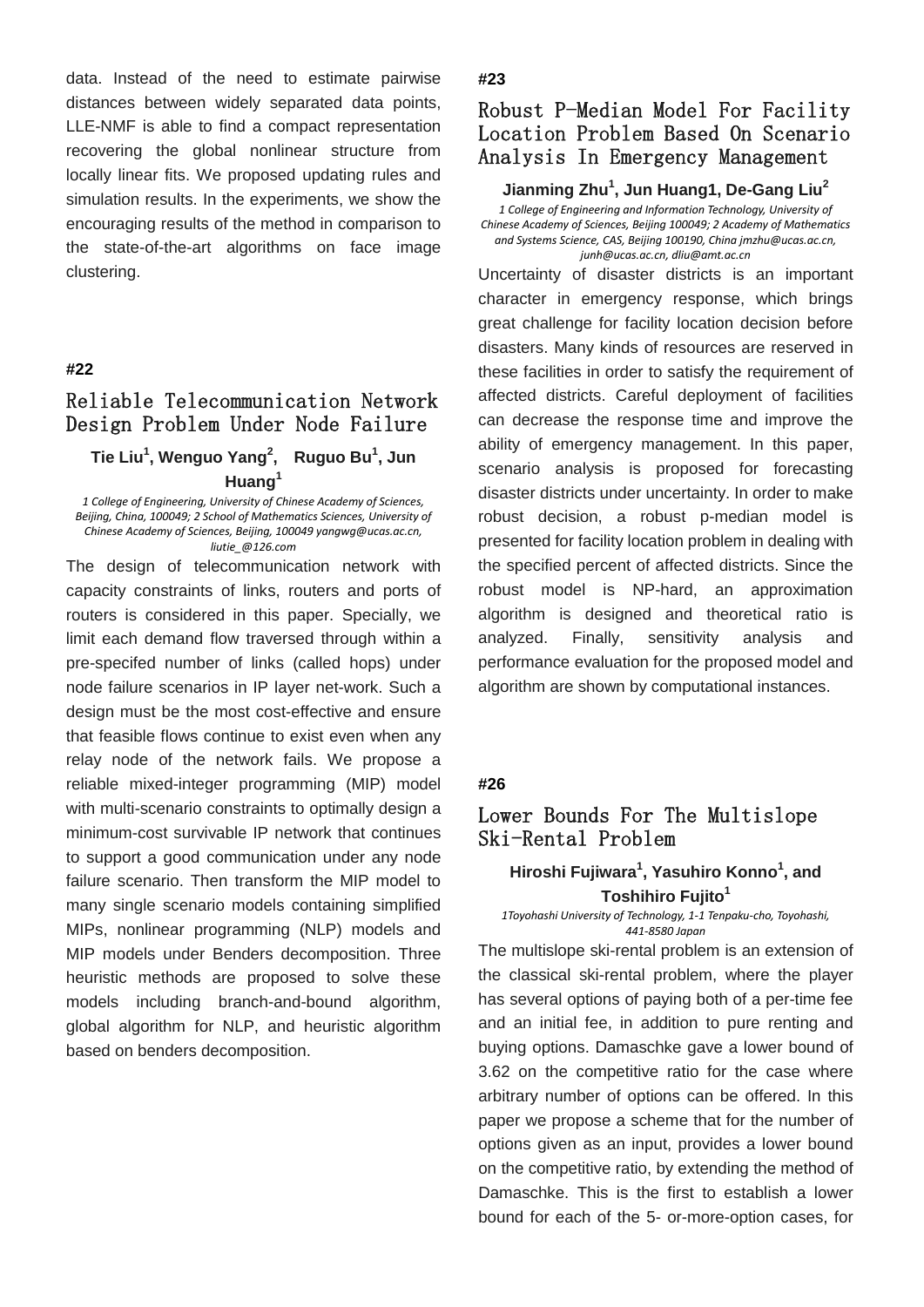example, a lower bound of 2.95 for the 5-option case, 3.08 for the 6-option case, and 3.18 for the 7-option case. Moreover, it turns out that our lower bounds for the 3- and 4-option cases respectively coincide with the known upper bounds. We therefore conjecture that our scheme in general derives a matching lower and upper bound.

### **#27**

# A Hybrid Model In Wedge Trust Region **Y. Yang<sup>1</sup> , Q.-H. Zhou<sup>1</sup> , F.-X. Xu<sup>1</sup> , P.-P.Zhou<sup>1</sup>**

*1College of Mathematics and Computer*,*Hebei University, Baoding 071002, Hebei Province yangyue1104@126.com, qinghua.zhou@gmail.com, xiafengxu3@163.com, zhoupei6011@126.com* In this paper, we have constructed a new algorithm for unconstrained optimizations based on the wedge trust region method. It is designed for solving problems in which the gradient of the object function is not available and the number of variables is moderate. After reviewing the separate contributions of the linear models and the quadratic models, here we propose a hybrid model to update the wedge trust region radius. Comparison of the new algorithm with both version of interpolation methods are reported in this paper. Numerical results show the applicability of our new algorithm to practical problems.

### **#28**

# A Hybird Algorithm Of Two Kinds Of Trust Region Methods

#### **Pei-Pei Zhou Qing-Hua Zhou Yue Yang Yue**

### **Wang**

*College of mathematics and Computer Science, Hebei University, Baoding, 071002, Hebei Province, China zhoupei6011@126.com, qinghua.zhou@gmail.com, yangyue1104@126.com*

In this paper, we propose an algorithm for nonlinear optimization problem that employs both traditional trust region methods. When solving trust region sub-problem, the traditional trust region algorithm is within the trust region centered at the current iteration point, the two improved trust region algorithms are within the trust region centered at one point located in the direction of the negative gradient. When the norm of the gradient k g is less

than or equal to 10^2, we use the traditional trust region method, otherwise use the two improved trust region methods. Numerical results are given to show that the algorithm is efficient for the proposed method.

### **#29**

# Label-Based Multiple Kernel Learning For Classification

### Bing Yang<sup>1</sup>, Qian Li<sup>1</sup>, Lujia Song<sup>1</sup>, Changhe Fu<sup>1</sup>, **Ling Jing<sup>1</sup>**

*1 College of Science, China Agricultural University, Beijing 100083, P.R. China jingling@cau.edu.cn*

This paper provides a novel technique for multiple kernel learning within Support Vector Machine framework. The problem of combining different sources of information arises in several situations, for instance, the classification of data with asymmetric similarity matrices or the construction of an optimal classifier from a collection of kernels. Often, each source of information can be expressed as a similarity matrix. In this paper we propose a new method in order to produce a single optimal kernel matrix from a collection of kernel (similarity) matrices with the label information for classification purposes. Then, the constructed kernel matrix is used to train a Support Vector Machine. The key ideas within the kernel construction are twofold: the quantification, relative to the classification labels, of the difference of information among the similarities; and the linear combination of similarity matrices to the concept of functional combination of similarity matrices. The proposed method has been successfully evaluated and compared with other powerful classifiers on a variety of real classification problems.

### **#30**

### Least Squares Support Tensor Machine **M. Lv, X.-B. Zhao, L.-J. Song, H.-F. Shi, L. Jing**

*Department of Applied Mathematics, College of Science, CAU, Beijing 100083, China lvmeng0122@163.com, zhaoxinbin1986811@163.com, biggirlsong@126.com, shihaifa@163.com, jingling\_student@163.com* Least squares support vector machine (LS-SVM), as a variant of the standard support vector machine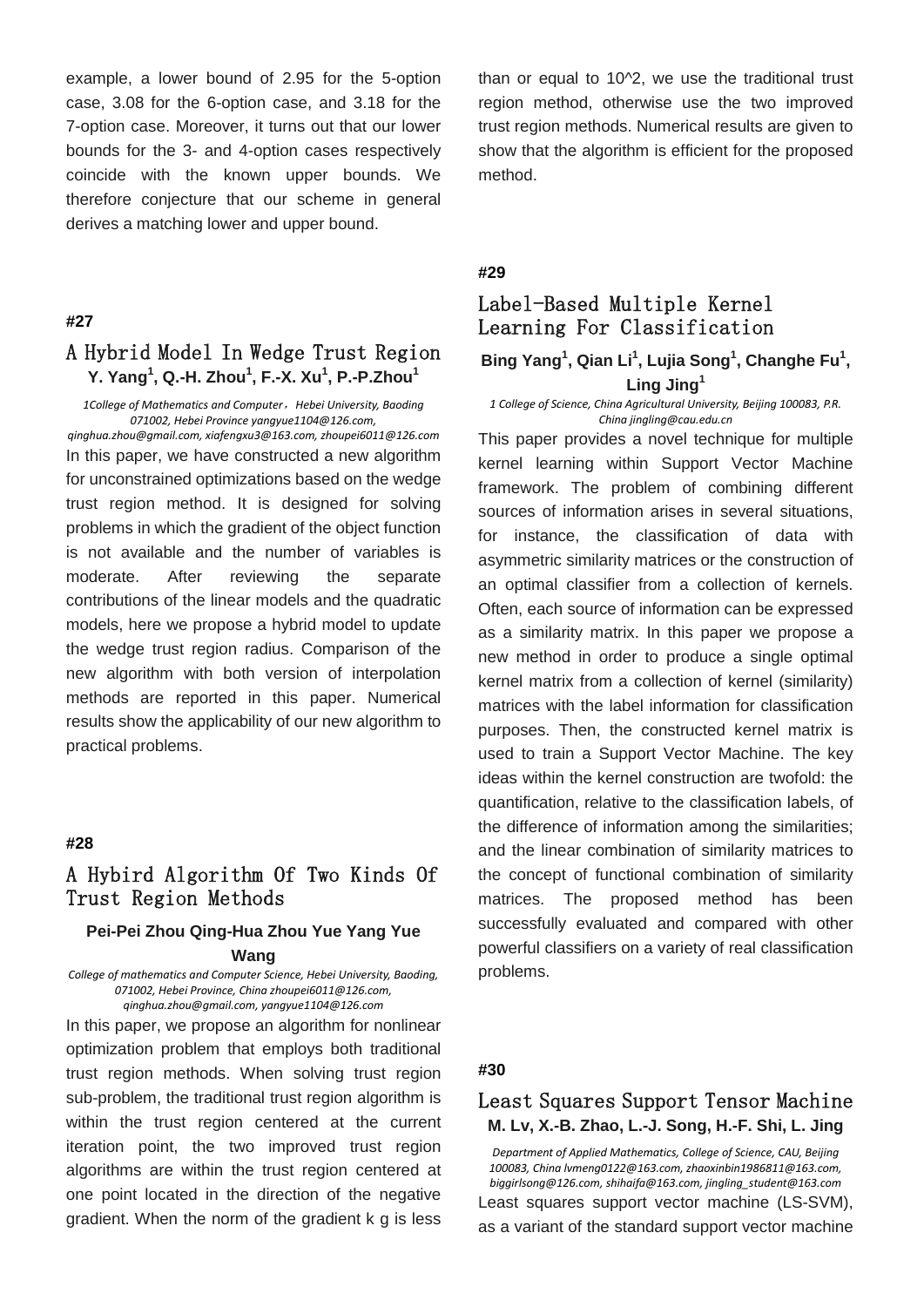(SVM) operates directly on patterns represented by vector and obtains an analytical solution directly from solving a set of linear equations instead of quadratic programming (QP). Tensor representation is useful to reduce the over-fitting problem in vector-based learning, and tensor-based algorithm requires a smaller set of decision variables as compared to vector-based approaches. Above properties make the tensor learning specifically suited for small-sample-size (S3) problems. In this paper, we generalize the vector-based learning algorithm least squares support vector machine to the tensor-based method least squares support tensor machine (LS-STM), which accepts tensors as input. Similar to LS-SVM, the classifier is obtained also by solving a system of linear equations rather than a QP. LS-STM is based on the tensor space, with tensor representation, the number of parameters estimated by LS-STM is less than the number of parameters estimated by LS-SVM, and avoids discarding a great deal of useful structural information. Experimental results on some benchmark datasets indicate that the performance of LS-STM is competitive in classification performance com-pared to LS-SVM.

### **#31**

# Equilibrium Strategies In An M/M/1 Queue With Setup Times And A Single Vacation Policy

### **Dequan Yue<sup>1</sup> , Ruiling Tian1 , Wuyi Yue2 , Yaling Qin<sup>3</sup>**

*1 College of Sciences, Yanshan University, Qinhuangdao 066004, China 2 Department of Intelligence and Informatics, Konan University, Kobe 658-8501, Japan 3College of Liren, Yanshan University, Qinhuangdao 066004, China ydq@ysu.edu.cn, tianrl@ysu.edu.cn, yue@konan-u.ac.jp, [16963906@qq.com](mailto:16963906@qq.com)*

We consider equilibrium strategies in a Markovian queue with setup times and a single vacation policy. Arriving customers decide either to enter the system or to balk based on their desire for service and their unwillingness for waiting. We derive equilibrium strategies for both cases of fully observable queue and fully unobservable queue. Then, for fully unobservable queue, we consider socially optimal strategy and illustrate the effects of several

parameters on equilibrium strategy and socially optimal balking strategy using numerical examples.

### **#32**

# Integer Linear Programming For Transforming Pairwise Based Results To The Original Ratings

# **P. Ji1,2, J. Jin1,2**

*1 Department of Industrial and Systems Engineering, The Hong Kong Polytechnic University, Hong Kong; 2 The Hong Kong Polytechnic University Shenzhen Research Institute, Shenzhen 518057, China p.ji@polyu.edu.hk, [jinjian.jay@connect.polyu.hk](mailto:jinjian.jay@connect.polyu.hk)*

Many pairwise models are proposed for ranking problems in the field of information retrieval. Classification problems in the field of data mining also use pairwise comparison. However, conventionally, these pairwise approaches are evaluated based evaluation metrics. The original rating for a single document or instance is not explained faithfully, which makes these algorithms cannot be evaluated by standard evaluation metrics, such as Mean Average Precision and Normalized Discounted Cumulative Gain for ranking models. In this research, the focus is on how to transform pairwise based results to the original ratings. Particularly, an integer linear programming model is formulated for this problem. In this algorithm, the objective is to minimize the number of conflicts for the predicted pairwise based relationship between instances by the assignment of rating values. An example is presented in order to clarify the proposed integer linear programming method. It validates the possibility to transform pairwise based results to the original ratings, which make them to be evaluated by standard evaluation metrics.

#### **#33**

# Enumeration Of Region Partitioning For Evacuation Planning Based On Zdd

**Atsushi Takizawa<sup>1</sup> , Yasufumi Takechi2 , Akio Ohta<sup>2</sup> , Naoki Katoh<sup>2</sup> , Takeru Inoue3 , Takashi Horiyama<sup>4</sup> , Jun Kawahara<sup>5</sup> , Shin-ichi Minato3, 6**

*1 Department of Architecture and Building Engineering, Osaka City University, Japan; 2 Department of Architecture and Architectural Engineering, Kyoto University, Japan; 3 Minato Discrete Structure Manipulation System Project, ERATO, Japan Science and Technology Agency, Sapporo, Japan; 4 Graduate School of Science and Engineering,*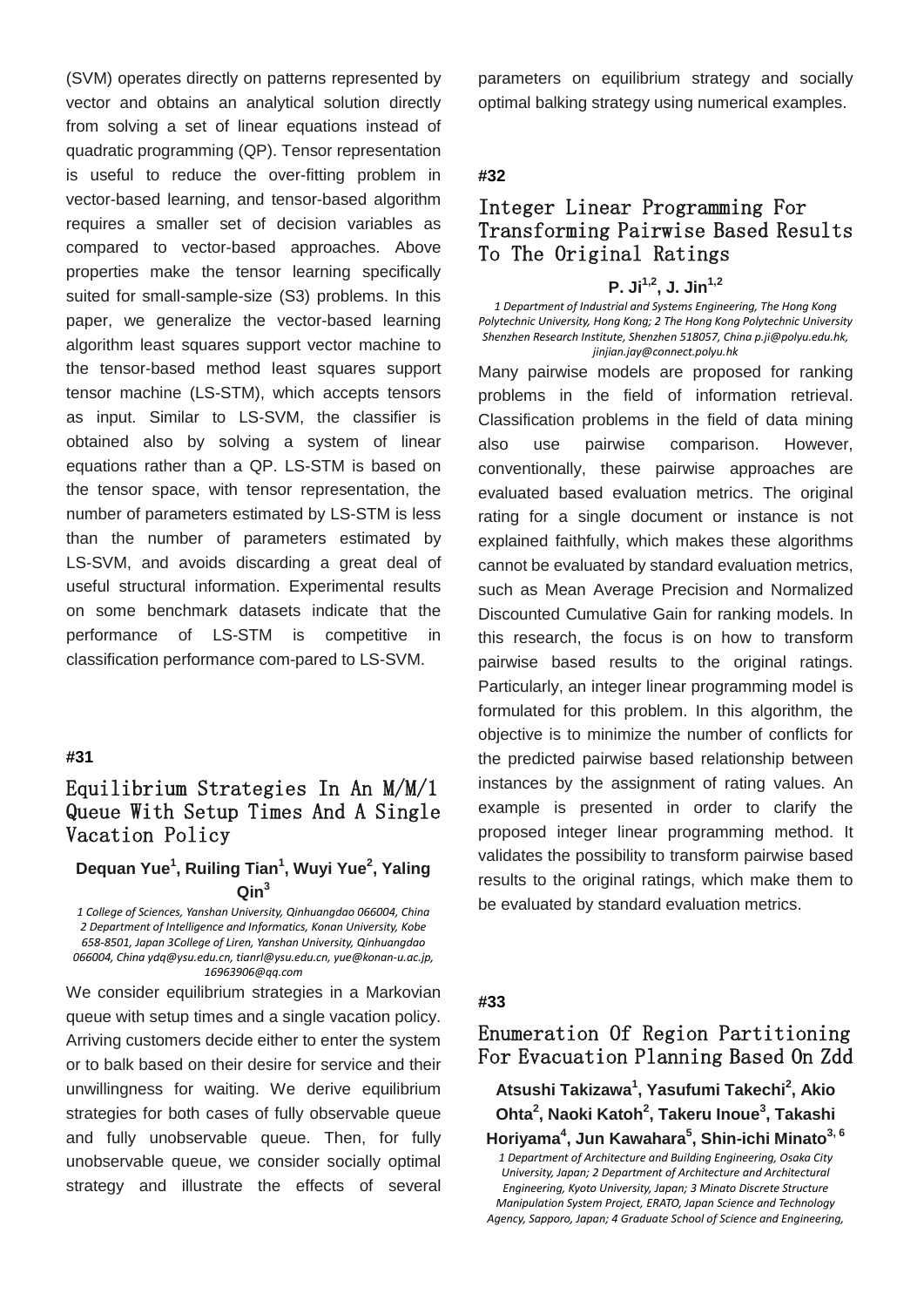*Saitama University, Japan; 5 Graduate School of Information Science, Nara Institute of Science and Technology, Japan; 6 Graduate School of* 

*Information Science and Technology, Hokkaido University, Sapporo, Japan* Japanese cities always have risks of large-scale earth-quakes. Thus, it is very important to establish crisis management systems against large-scale disasters such as big earthquakes, and tsunamis to secure evacuation centers for evacuees. In this respect, it is extremely important to provide sufficient evacuation centers and to appropriately partition the whole region into small areas, such that a unique evacuation center is located in each area and the people living in the area can easily evacuate to the center. However, it is hard to find an optimal region partitioning, due to the uncertainty, such as a fire or collapsed buildings. In this research, we propose a method to enumerate all partitioning patterns using Zero-suppressed Binary Decision Diagram (ZDD) that satisfy several conditions. We apply the proposed method to Kamigyo Ward of Kyoto City, Japan.

#### #34

## Optimal Portfolio Selection Based On Satisfaction Index

### **Hong-Wei Liu**

*School of Information, Beijing Wuzi University, Beijing 101149, China ryuhowell@163.com*

In this paper, optimal portfolio selection with uncertain returns is studied, and corresponding model based on the satisfaction index is proposed. In the model, the risk is taken as the sum of the absolute deviation of the risky assets instead of covariance, the transaction cost is taken as v-shaped function of the difference between the existing and new portfolio. An efficient way is given to transform a non-linear problem into a linear problem, which alleviate the computational difficulty greatly. Numerical result showed that the proposed method is capable of helping investor to find efficient portfolios according to his/her preference.

### **#35**

## Performance Evaluation for the Energy Saving Mode for DRX in LTE Systems

### **S. Jin<sup>1</sup> , Y. Zhang<sup>1</sup> , W. Yue2**

*1College of Information Science and Engineering Yanshan University, Qinhuangdao 066004, China; 2Department of Intelligence and Informatics Konan University, Kobe 658-8501, Japan jsf@ysu.edu.cn, zy419Lab@163.com, yue@konan-u.ac.jp*

In this paper, we aim to evaluate the system performance of the energy saving mode for Discontinuous Reception (DRX) in Long Term Evolution (LTE) systems. We consider the digital nature of modern communications, and build a discrete-time queuing model with a two-stage vacation. By using the method of an embedded Markov chain, we analyze the system model in the steady-state, and derive the formulas for the handover ratio, the energy saving ratio and the response time of data frames. Moreover, we present numerical results to show how the system performance measures change with the system parameters. Finally, we demonstrate the influence of system parameters on the system performance, and investigate the trade-off between different performance measures.

#### **#36**

## Resource Loading: Applications And Complexity Analysis

**F. Talla Nobibon<sup>1</sup>, R. Leus<sup>1</sup>, K. Nip<sup>2</sup>, Z. Wang<sup>2</sup>** *1ORSTAT, Faculty of Economics and Business, KU Leuven, 3000 Leuven, Belgium; 2Department of Mathematical Sciences, Tsinghua University, Beijing 100084, China Fabrice.TallaNobibon@kuleuven.be, Roel.Leus@kuleuven.be, njm11@mails.tsinghua.edu.cn, zwang@math.tsinghua.edu.cn*

This paper studies the resource loading problem, which consists of a set of jobs that must be scheduled within a given time horizon that is organized into consecutive time periods, where each period is associated with a fixed number of available workers. The objective is to find a feasible schedule that minimizes the number of additional workers needed to execute all the jobs. We describe how this problem arises in industry, and we study six special cases. We present polynomial algorithms for the easy cases and pseudo-polynomial algorithms for weakly NP-hard cases, and we study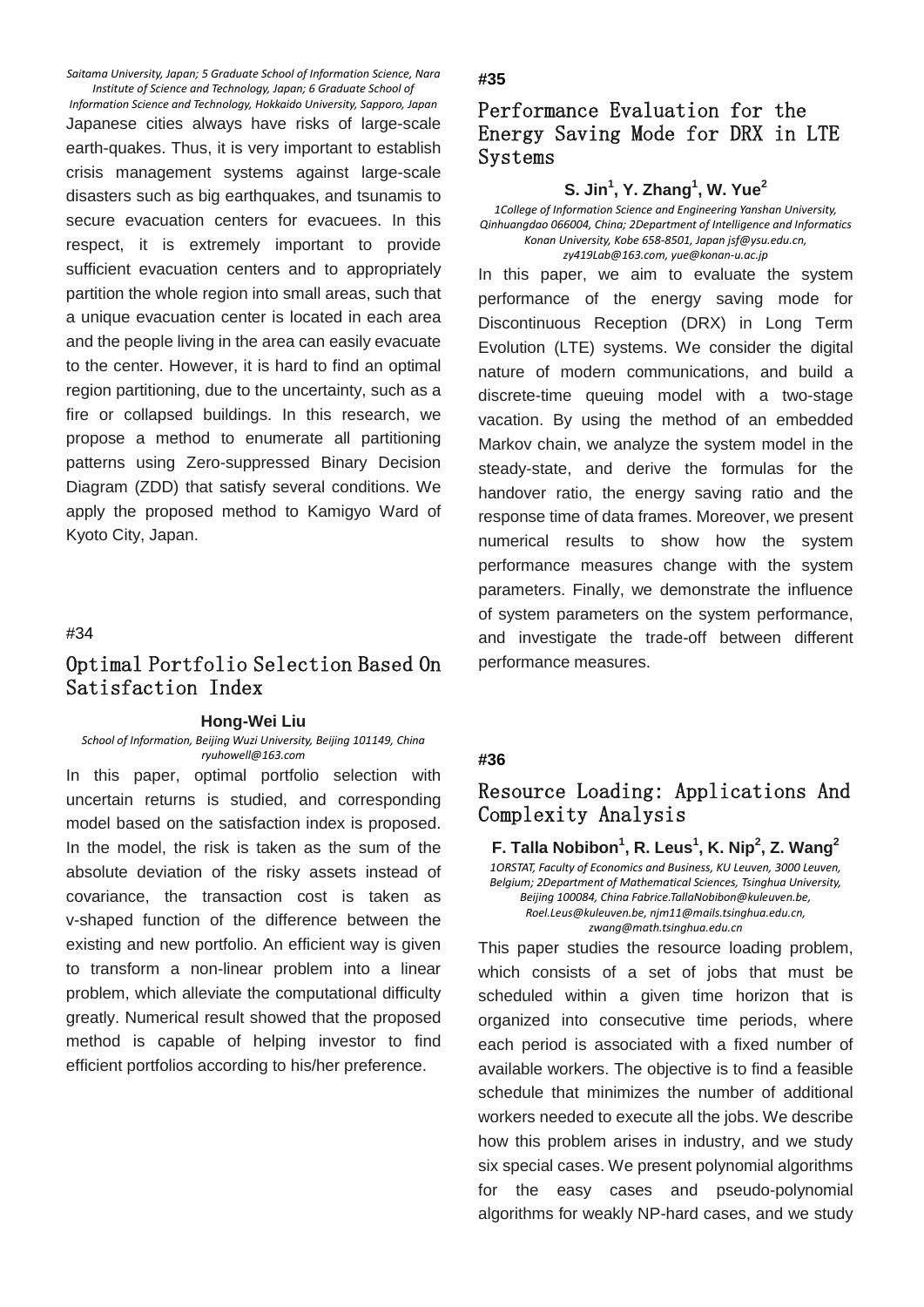the approximation of the strongly NP-hard sub-problems.

### **#37**

# Dynamic Traveling Salesman Problem with Deadline Based on Traveler's Risk Attitude

### **Qiang Guo<sup>1</sup> , Jianming Zhu<sup>1</sup>**

*1University of Chinese Academy of Sciences, Beijing 100049, China guoqiang111@mails.ucas.ac.cn, jmzhu@ucas.ac.cn*

In this paper we take dynamic traveling salesman problem with deadline based on traveler's risk attitude (DTSPD\_TRA) as an example to show Behavioral Operational Research (BOR) in advancing the practice of OR. We present the optimal tour model based on the cumulative prospective theory (CPT), where utility functions are nonlinear in probability and thus the salesman's flexible attitude toward risk in a real-time traffic network can be captured. Finally, a numerical example is presented to indicate the value of considering the salesman's risk attitude for the optimal tour determination. The optimal tour is different for the same deadline based on expected utility theory (EU) and CPT.

### **#38**

# A New Support Vector Machine For The Classification Of Positive And Unlabeled Examples

**Junyan Tan<sup>1</sup> , Ling Zhen<sup>1</sup> , Naiyang Deng<sup>1</sup> , Chunhua Zhang<sup>2</sup>**

*1College of Science, China Agricultural University, Beijing 100083, China; 2 Information School, Renmin University of China, Beijing 100872, China tanjunyan0@126.com, zhangchunhua@ruc.edu.cn*

In this paper, we propose a new version of support vector machine named biased p-norm support vector machine (BPSVM) involved in learning from positive and unlabeled examples. BPSVM treats the classification of positive and unlabeled examples as an imbalanced binary classification problem by giving different penalty parameters to positive and unlabeled examples. Compared with the previous works, BPSVM can not only improve the performance of classification but also select

relevant features automatically. Furthermore, an effective algorithm for solving our new model is proposed. BPSVM can be used to solve large scale problem due to the effectiveness of the new algorithm. Numerical results show BPSVM is effective in both classification and features selection.

### **#40**

# Joint Pricing And Production Decisions For New And Remanufactured Products

**Hua-Yi Li1 , Xiao-Song Ding1, 2 , Ji-Hong Zhang<sup>1</sup>** *1 International Business School, Beijing Foreign Studies University Beijing, People's Republic of China, 100089; 2 DECIDE, Department of Computer* 

*and Systems Sciences, Stockholm University Forum 100, SE-164 40, Kista, Sweden corresponding author[, xiaosong.ding@gmail.com](mailto:xiaosong.ding@gmail.com)*

This paper considers a two-period model in which a monopolistic manufacturer can offer new and remanufactured products. In the first period, the manufacturer can only sell new products. In the second period, the manufacturer may recovery the used products sold in the first period and sell their remanufactured products while he continues to sell new products. Here, the market size is fixed and the market segmentation is realized by the consumer's net utility. Before the selling season, a monopolistic manufacturer has to decide the supply quantity of new products in the first period, as well as the selling price and quantity of re- manufactured products in the second period. We focus on the competition between new and remanufactured products and analyze the manufacturer's optimal production and pricing strategies.

#### **#41**

# Communication Leading To Coalition Nash Equilibrium Ii (S4n-Knowledge Case)

#### **Takashi Matsuhisa**

*Department of Natural Science, Ibaraki National College of Technology Nakane 866, Hitachinaka-shi, Ibaraki 312-8508, Japan mathisa@ge.ibaraki-ct.ac.jp*

In this paper the new concept of coalition Nash equilibrium of a strategic game is introduced, and it is shown that a communication among the players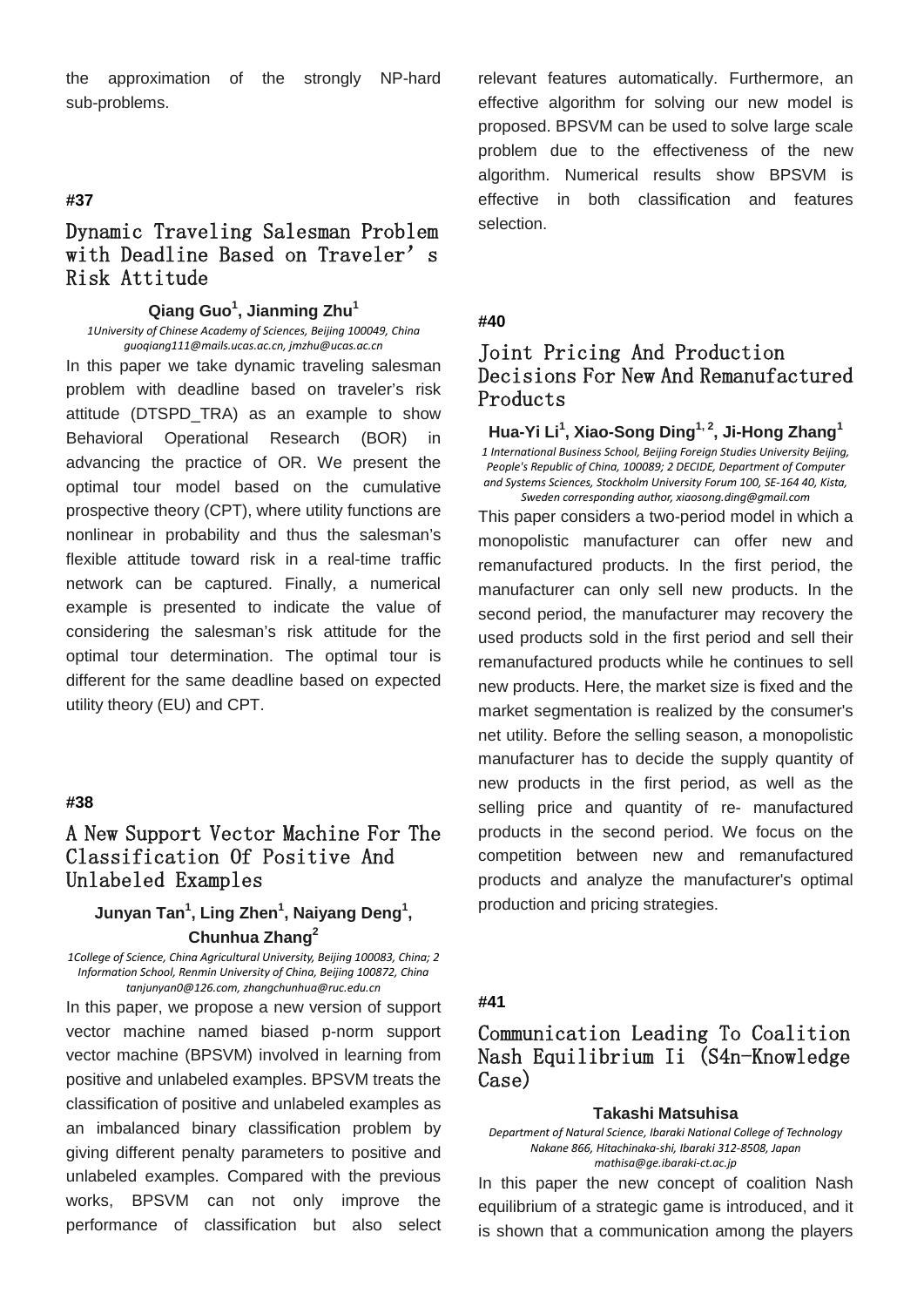in a coalition leads to the equilibrium through messages. A coalition Nash equilibrium for a strategic game consists of (1) a subset S of players, (2) independent mixed strategies for each member of S, (3) the conjecture of the actions for the other players not in S with the condition that each member of S maximizes his/her expected payoff according to the product of all mixed strategies for S and the other players' conjecture. However, this paper stands on the Bayesian point of view as follows: The players start with the same prior distribution on a state-space. In addition they have private information which is given by a reflexive and transitive binary relation on the state space. Each player in a coalition S predicts the other players' actions as the posterior of the others' actions given his/her information. He/she communicates privately their beliefs about the other players' actions through messages among all members in S according to the communication network in S, which message is information about his/her individual conjecture about the others' actions. The recipients update their belief by the messages. Precisely, at every stage each player communicates privately not only his/her belief about the others' actions but also his/her rationality as messages according to a protocol and then the recipient updates their private information and revises her/his prediction. In this circumstance, we show that the conjectures of the players in a coalition S regarding the future beliefs converge in the long run communication, which lead to a coalition Nash equilibrium for the strategic game.

### **#42**

Research On The Optimal Train Ticket Overbooking Strategy For Transportation During The Spring Festival

**Zhi-Xin Liang<sup>1</sup> , Shuo Wen<sup>2</sup> , Feng-Wen Yang<sup>2</sup>** *1School of Information, Beijing Wuzi University, Beijing, 101149, China 2 Beijing No.4 high school, Beijing, 100034, China*

*liangzhixin@sina.com, wenyan4002@sina.com, yfw@bhsf.cn* This paper studies a train ticket overbooking rule and strategy for transportation during the Spring Festival. We determine the expected revenue of train operation by the probability theory. According to the principle which maximizes the expected revenue of the railway sector, we construct a mathematical model to determine the number of overbooking sleeper and seat tickets. Using the optimal solution of the model, the railway sector can find some tactics to reduce the waste of transport resources and improve the train operation efficiency.

### **#43**

# Investigating Major Factors To Affect Human Casualties Of Natural Disasters And Reviewing Recovery Policies

**Novia Budi Parwanto1, 2, Tatsuo Oyama1** *1 National Graduate Institute for Policy Studies (GRIPS), Minato-ku, Tokyo* 

*106-8677, Japan; 2 BPS, Statistics Indonesia, Jl. Dr. Sutomo 6-8 Jakarta 10710, Indonesia noviabudi@bps.go.id[, oyamat@grips.ac.jp](mailto:oyamat@grips.ac.jp)*

The timing and magnitude of natural disasters are unpredictable, and thus are stochastic. Number of death and missing people (D&M) caused by natural disasters are often used to measure the magnitude of the disasters. By using statistical analysis, we investigate the relationship between the D&M inflicted and some parameters of natural disasters with case studies of earthquakes and tsunamis occurred in Japan and Indonesia from 1900 to 2012. The parameters under investigation are the epicenter location, earthquake magnitude, depth of hypocenter, and water height. We found that the earthquake magnitude and water height are positively affect the D&M inflicted, while the epicenter location and hypocenter depth have significant and negative effect. In addition, we also review the recovery process from the 2004 Aceh tsunami and the 2011 Tohoku tsunami, especially in the agriculture sector.

### **#44**

Biased Locality-Sensitive Support Vector Machine Based On Density For Positive And Unlabeled Examples Learning

**Lujia Song, Bing Yang,Ting Ke, Xinbin Zhao, Ling Jing\***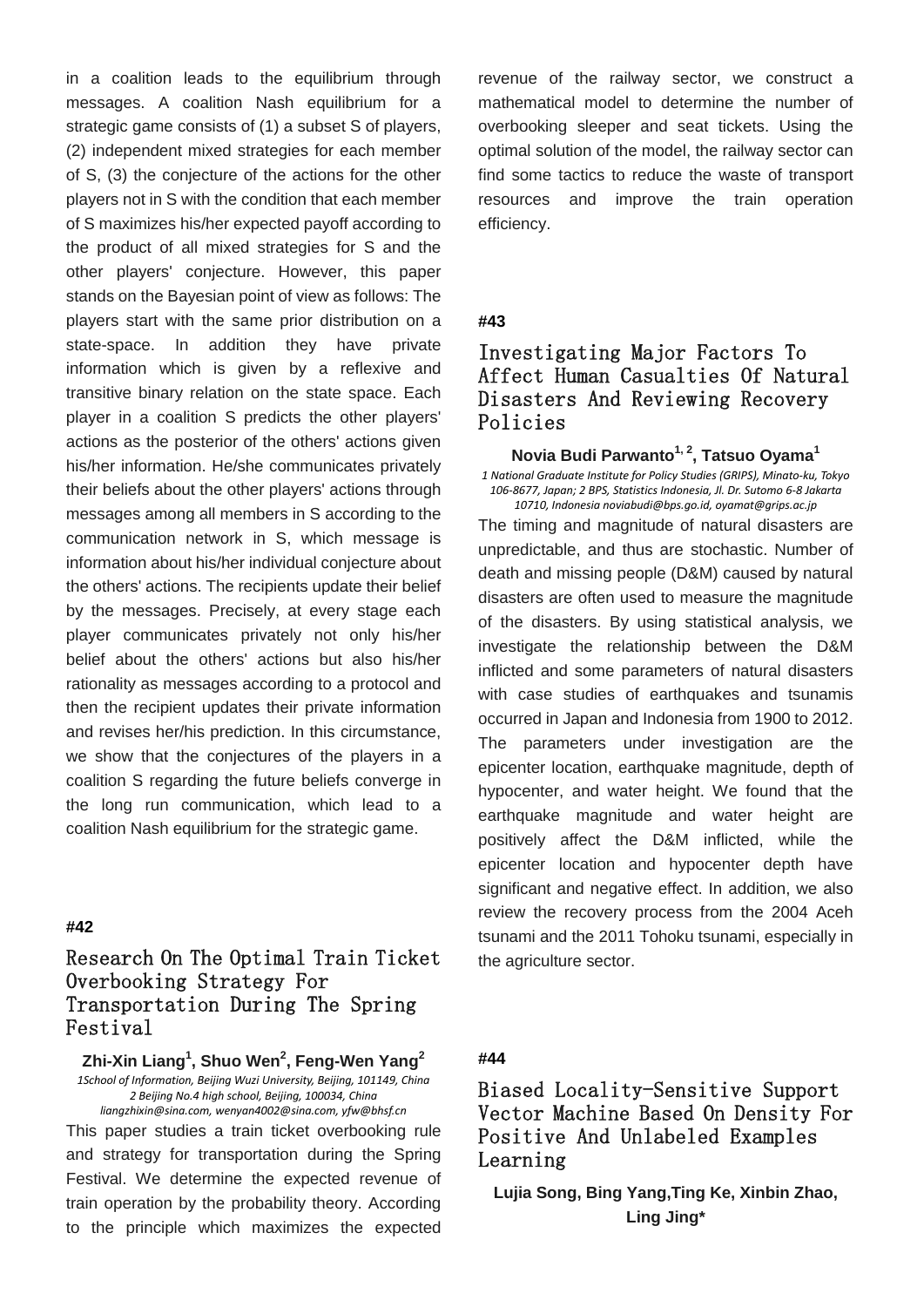#### *Department of Applied Mathematics College of Science, China Agricultural University 100083, Beijing, P.R. China \*Corresponding: jingling@cau.edu.cn (L.Jing)*

Learning from positive and unlabeled examples (PU learning) has been a hot topic for classification in machine learning. The key feature of this problem is that there is no labeled negative training data, which makes the traditional classification techniques inapplicable. According to this feature, we propose an algorithm called biased locality-sensitive support vector machine based on density (BLSBD-SVM) for PU learning which takes unlabeled examples as negative examples with noise. Our approach as the variant of Locality-Sensitive support vector machine (LSSVM) not only has a lot of advantages of local learning, but also makes good use of the prior information of training examples by adding the relative density degrees of training points. The experimental results on bioinformatics data show the effectiveness of our algorithm.

#### **#45**

# A Study Of Inflammation Immunization Strategy In Weighted Complex Network

**Hui-Jia Li1 , Chi Zhang<sup>4</sup> , Xiang-Sun Zhang2;3** *1School of Management Science and Engineering, Central University of Finance and Economics, Beijing 100080, China; 2Academy of Mathematics and Systems Science, Chinese Academy of Sciences, Beijing 100190, China;* 

*3National Center for Mathematics and Interdisciplinary Sciences, Chinese Academy of Sciences, Beijing 100190, China; 4School of Computer Science, Sichuan University, Chengdu 610021, Sichuan, China zxs@amt.ac.cn, [zigonline@126.com](mailto:zigonline@126.com)*

The problem of epidemic spreading has been widely studied by scientists from various fields, so the corresponding immunization strategy is also been extensively concerned. But the traditional immunization behaviors are performed by deleting edges in the network, which causes changes of the network structure and then possibly severe damage to the network efficiency. In this paper we studied a novel inflammation immunization strategy in weighted network by reducing the edge weight to suppress the spreading of the epidemic while maintain necessary network efficiency. It likes the situation when one place of our body is infected, inflammation occurs around the infected point to prevent the infection going widely, but it does not damage the body function. So we call the new strategy as "inflammation immunization strategy".

Using the SI epidemic spreading model, we set the transmission rate to be in proportion to the edge weight. Further we give the detailed dynamic evolution for the infected nodes which facilitates an effective epidemic control. The theoretical analysis and simulation results show that the inflammation immunization strategy can effectively prevent epidemic spreading while maintain a high efficiency of the network.

#### **#46**

# Method Of Centres For Solving Mathematical Programs With Fuzzy Parametric Variational Inequality Constraints

#### **Heng-you Lan, Chang-jiang Liu, Tian-xiu Lu**

*Institute of Nonlinear Science and Engineering Computing, Sichuan University of Science & Engineering, Zigong, Sichuan 643000, PR China hengyoulan@163.com, liuchangjiang@189.cn[, lubeeltx@163.com](mailto:lubeeltx@163.com)*

In this paper, using a new smoothing approach based on a version of the \method of centers with entropic regularization techniques", we construct an iterative algorithm for finding a solution of a class of mathematical program problems with fuzzy parametric variational inequality constraints. Finally, by applying quasi- Newton line search of MATLAB software, the main results presented in this paper are illustrated via a numerical example.

### **#47**

# Color Calibration Model Of Skin Lesion Images For Computer-Aided Diagnostic

**Leszek A. Nowak, Marcin P. Pawłowski, Katarzyna Grzesiak-Kopeć, Maciej J. Ogorzałek** *Department of Information Technologies at Faculty of Physics, Astronomy and Applied Computer Science, Jagiellonian University, Reymonta 4, 30-059 Kraków, Poland [leszek.nowak@uj.edu.pl,](mailto:leszek.nowak@uj.edu.pl)* 

*marcin.pawlowski@uj.edu.pl[, katarzyna.grzesiak-kopec@uj.edu.pl,](mailto:katarzyna.grzesiak-kopec@uj.edu.pl) [maciej.ogorzalek@uj.edu.pl](mailto:maciej.ogorzalek@uj.edu.pl)*

Computer-aided diagnostic is developing rapidly and is being introduced in multiple fields of medicine. One of those fields is dermatology where various types of equipment are used for image acquisition. Those images can be processed in order to assist diagnostic by giving comparative examples, initial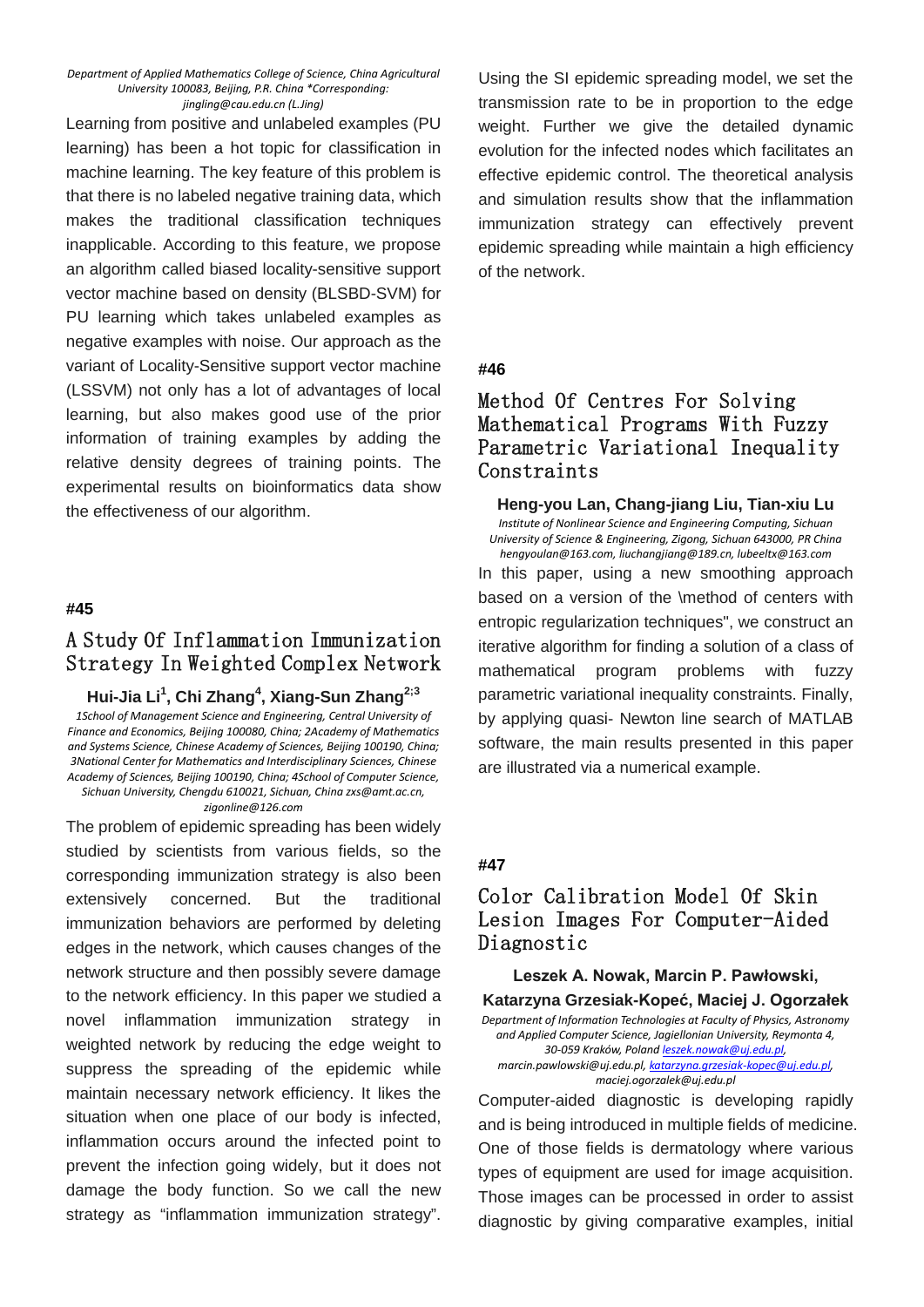image enhancement or automated evaluation. In our research we concentrate on creation of computer-aided methods for skin lesion diagnostics, especially Malignant Melanoma screening based on ABCD evaluation rule. While preparing these methods a number of issues appeared over and over again. The problems are due to the fact that we work with datasets that were obtained from equipment with different characteristics. The methods giving excellent results on one set of images may not perform as well on the others. Solving this problem usually requires manual fine-tuning of a set of parameters. In this paper we introduce a method of automated image adjustment based on color calibration model for calculating the Total Dermoscopy Score (TDS) of the ABCD rule. First we describe the general problem of skin lesion diagnostic and our motivation for the research. Next we will introduce the idea behind the method and its implementation. Finally the practical usage will be shown and discussed.

#### **#48**

# Coordination Mechanism Of Joint Procurement Through Quantitative Discounts

#### **Hong-Wei Liu**

*School of Information, Beijing Wuzi University, Beijing 101149, China [ryuhowell@163.com](mailto:ryuhowell@163.com)*

Coordination mechanism under the optimal quantitative discounts provided by the supplier as well as the economic order quantity (EOQ) procurement policy employed by heterogeneous retailers with various costs and demand parameters are investigated. Compared to fixed wholesale price policy, quantitative discounts policy eliminates integrated supply chain cost to some extend and among supplier and retailers are able to share system cost saving benefits. If retailers' order quantity and supplier's order processing cost are more reduced, channel coordination effectiveness can be achieved at a higher level and system cost can be further eliminated. With the two sufficient but not necessary conditions being fulfilled, independent replenishment model is dominated by the joint replenishment strategy. The results show

that the quantitative discounts provided by the supplier can achieve channel coordination depends intimately upon the replenishment model applied by the retailers and these could be advantageous in many environments.

#### **#49**

# L1- $\epsilon$ -Twin Support Vector Regression For The Determinants Of Inflation: A Comparative Study Of Two Periods In China

### Ya-Fen Ye<sup>1</sup>, Xiao-Jun Liu<sup>1</sup>, Yuan-Hai Shao<sup>1</sup>, **Jiao-Yu Yuan<sup>2</sup>**

*1 Zhijiang College, Zhejiang University of Technology, Hangzhou 310024, China 2 Hualong Bishui Kindergarten, Binjiang, Hangzhou 310052, China [yafenye@163.com](mailto:yafenye@163.com)*

To do the feature selection by  $\varepsilon$  - twin support vector regression for inflation problem, a well-known L0 norm optimal problem is introduced and approximated by L1 to get the solutions, which called L1- $\epsilon$ -twin support vector regression (L1- $\epsilon$ -TSVR). L1- $\epsilon$ -TSVR explores and compares the important determinants of the inflation in China between the periods 2001:01 to 2005:12 and 2006:01 to 2012:12. Compared with  $\epsilon$ -TSVR, our L1- $\epsilon$ -TSVR not only fits function well, but also does feature selection efficiency. Our experimental results show that Chinese Yuan exchange rate and the interest rate have no effect on the inflation during the period 2001:01 to 2005:12. However, with the reform of the exchange rate flexibility and interest rate rule in China, the interest rate and the exchange rate are the most significant explanatory factor for the Chinese inflation over the period 2006:01 to 2012:12. Besides, ferrous metals price index is three as high in the latter period as in the first period, which indicates that the cost driven inflation may appear in China.

### **#51**

Using Cellular Automata To Model Evolutionary Dynamics Of Social Network

**J.-S. Li1 , Z.-Z. Chen<sup>1</sup> , T. Qin<sup>2</sup>**